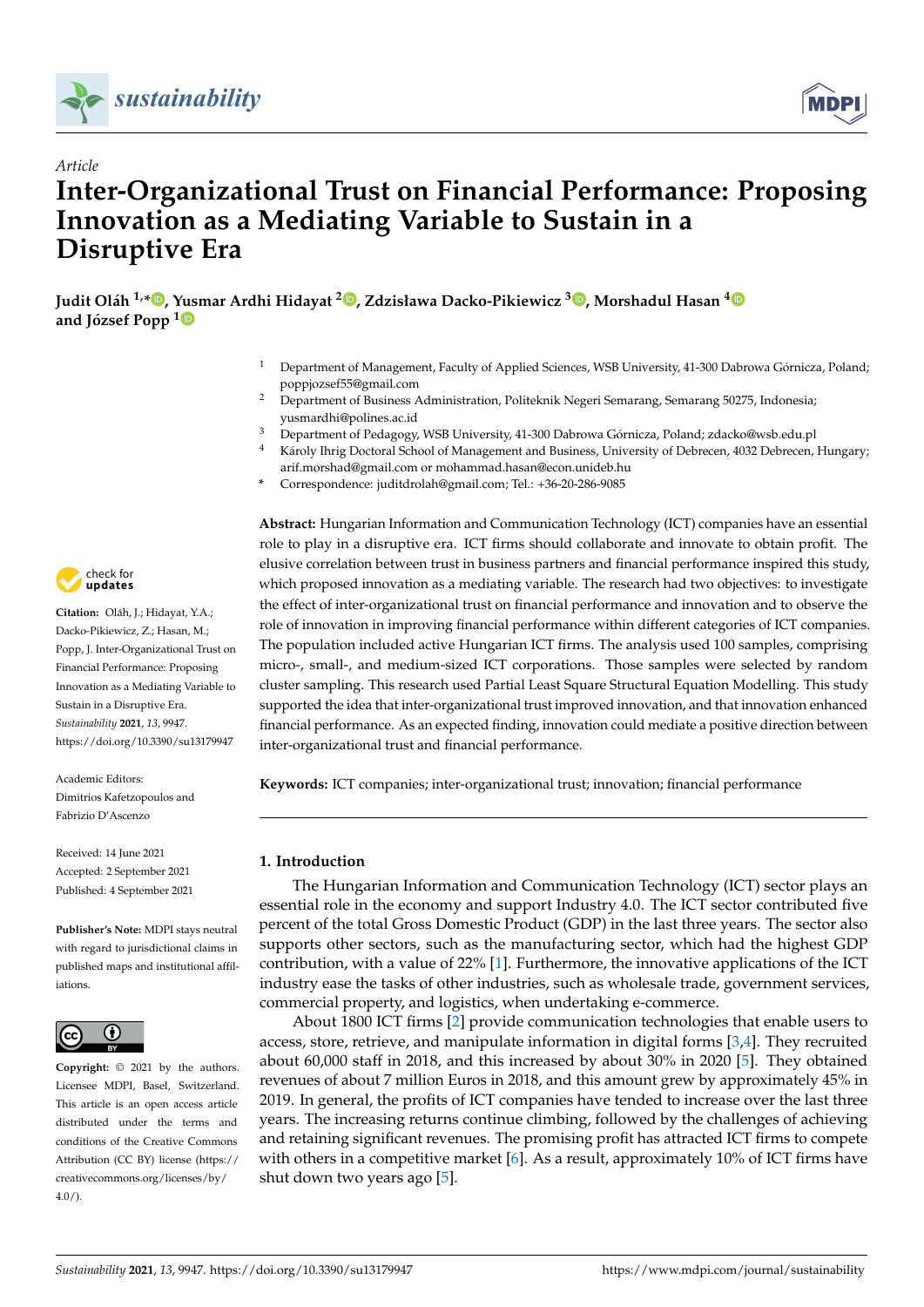ICT firms clash with their competitors, and encounter challenges in a disruptive era, which is illustrated by the fact that start-up firms disrupt the existing firms from the market because the newcomer corporates offer innovative products [\[7,](#page-14-6)[8\]](#page-14-7). ICT firms should collaborate with their business partners to improve innovation toward the exchange of the inflows and outflows of communicated information between them [\[9\]](#page-14-8). To enable the smooth inflows and outflows of shared information, ICT businesses require trust in their business partners. Innovation also increases potential market, which is connected to improve business performance [\[10\]](#page-14-9).

The correlation between trust and business performance continues to be a controversial area of investigation. Evidence from several cohort studies indicated a strong relationship between inter-organizational trust and business performance [\[11–](#page-14-10)[15\]](#page-14-11). Their results contrast with the findings of Oláh et al. [\[16\]](#page-14-12).

Therefore, this study proposed innovation as a moderating variable, improving the correlation between inter-organizational trust and financial performance. The relationship between trust in business partners and innovation is not clearly stated in the context of social capital [\[17](#page-14-13)[,18\]](#page-14-14). In addition, some scholars obtained different findings. One group of researchers supported the idea that inter-organizational trust positively influenced innovation [\[19](#page-14-15)[–22\]](#page-14-16). Another group claimed that there was no direct influence operating between trust in business partners and innovation [\[23](#page-14-17)[,24\]](#page-14-18).

Prior studies supported the idea that trust in business partners improved the combination and exchange of resources between collaborating parties, which influenced innovation [\[25,](#page-14-19)[26\]](#page-14-20). Other studies proved that inter-organizational trust improved innovative processes, economies of scale, and sales [\[27\]](#page-15-0). Innovation also developed product performance positively influencing financial performance [\[28](#page-15-1)[,29\]](#page-15-2). Additionally, the company maintained an ideal level of trust that supported innovation [\[30\]](#page-15-3).

The study argues that the extent of trust in business partners improves financial performance [\[11](#page-14-10)[–15\]](#page-14-11). The research also claims that innovation strengthens the relationship between inter-organizational trust and financial performance [\[19–](#page-14-15)[22\]](#page-14-16). Thus, the study raised three research questions:

RQ1: How does inter-organizational trust improve financial performance?

RQ2: How does inter-organizational trust enhance innovation?

RQ3: How does innovation improve financial performance?

Subsequently, the research proposed three hypotheses: firstly, inter-organizational trust has a positive effect on financial performance. Secondly, a higher level of interorganizational trust positively affects innovation, and thirdly, innovation positively affects financial performance within different firm categories. The study had two objectives. The initial goal is to investigate the level of inter-organizational trust on financial performance and innovation. Later, the study observes the role of innovation in improving financial performance. The study also looked at a summary of the perspectives of social capital, trust, innovation, and financial performance to develop three hypotheses. It then described how the research was carried out, discussed the results, extended the findings, and elaborated the conclusions.

### **2. Literature Review**

### *2.1. Social Capital and Inter-Organizational Trust*

Putnam [\[31\]](#page-15-4) describes social capital as the qualities of a collaborative social network, including trust, mutuality standards, and networks between firms and their partners. This study argues that networking and collaboration require trust in business partners, which stimulates commitment which makes coordinated achievement possible, and in consequence, makes cooperation more efficient [\[32,](#page-15-5)[33\]](#page-15-6).

Some scholars approach social capital from three perspectives: resource, networking, and purpose. From the resource perspective, social capital refers to a resource embedded in social networks among companies and their partners. Networking can support a bonded system enabling activities among companies and their affiliates to generate added value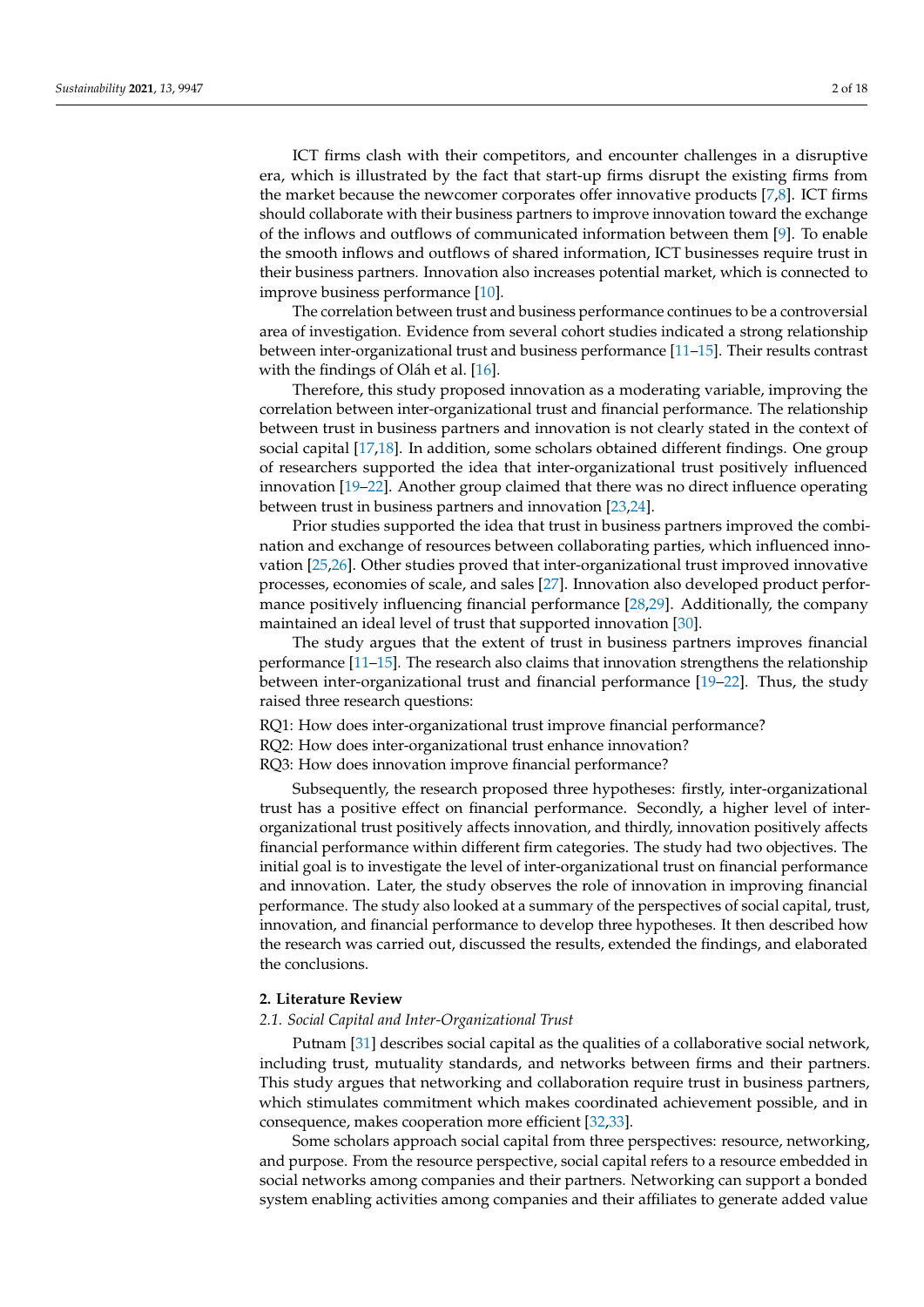from collaboration. Finally, trust in business partners can facilitate companies and their affiliates through social organization to coordinate and cooperate in order to achieve collective advantage [\[34\]](#page-15-7). Social capital gives the company advantages to access prominent assets and mobilize them to conduct purposeful activities [\[35\]](#page-15-8). The amount of social cohesiveness, horizontal linkages, and the kind of interactions are all shaped by social capital [\[36,](#page-15-9)[37\]](#page-15-10). As a consequence, a firm in a network or linkage builds synergy with its business partners and increases manufacturing capacity to accomplish cooperative performance [\[17](#page-14-13)[,18\]](#page-14-14). Social capital improves the competitive advantage of firms and improves their performance [\[34,](#page-15-7)[38\]](#page-15-11). This effect can be achieved due to the links between organizational trust and knowledge sharing [\[39\]](#page-15-12).

This study indicated that the trust between organizations is a sign of trust between a corporation and its business partners, customers and contractors and the network. The firm expects that they will honor their aptitudes [\[15](#page-14-11)[,40](#page-15-13)[–42\]](#page-15-14), and act or behave in a manner that is reliable and workable solutions [\[43](#page-15-15)[–45\]](#page-15-16). The term "inter-organizational trust" relates to the synergy approach that stimulates complementarity and embeddedness between the bounded network and institutions. Complementarity regards mutually supportive connections between companies and their partners enshrined in legal frameworks that safeguard their responsibilities and privileges. Cohesion shows the kind and extent of the obligations connected to enterprises and their affiliations, supported by public bureaucrats [\[46\]](#page-15-17). This study argues that the shared links and connections amongst businesses and business associates make mutual actions easier to plan and achieve common goals.

This study supports the idea that two ways generate outstanding financial performance through inter-organizational trust. Firstly, inter-organizational trust acts as a safeguard against probable opportunistic and risky moral hazards from business partners. Such an assurance significantly minimizes high costs and the need for formal safeguarding activities, namely complex contracts and tight monitoring [\[47](#page-15-18)[–49\]](#page-15-19). Secondly, in a trusted network, bounded partners can engage in intense communication and focus information gathering through informal sources, enabling valuable innovation through focal collaboration [\[12\]](#page-14-21).

This study supports the idea that inter-organizational trust boosts business performance, measured as profitability. Profitability represents one significant achievement in business performance, reflecting the company's efficiency in improving sales while reducing costs of production [\[50\]](#page-15-20). The profitability also reflects how firms control and use their resources well. This study argues that inter-organizational trust improves profitability through increasing production and sales. The first hypothesis proposed is the following.

### **Hypothesis 1 (H1).** *Inter-organizational trust has a positive direction to financial performance*.

### *2.2. Inter-Organizational Trust*

Inter-organizational trust encourages reliable information to be shared, initiates contracts that can be accomplished, simplifies the way firms disclose tacit information, and engages business partners in a similar organized framework. A company acquires improved benefits when it expands its networks and strengthens the prerequisites for coordination between and among corporations [\[51\]](#page-15-21). Social capital is characterized by different features, predominantly trust, norms, and networks. It is obvious that a high level of confidence between an enterprise and its partners induces innovation possibilities. Business networks develop as actors cultivate reliable and effective communication channels across organizational boundaries [\[23\]](#page-14-17). Trust in partners has a beneficial impact on the combination and exchange of resources and expertise among cooperating parties, which in turn has an impact on the value creation of innovative products [\[26\]](#page-14-20). Especially in R+D t requires cooperation between the companies as it allows them to gain a competitive advantage [\[52\]](#page-15-22). A firm should create novel products to be sustained in a competitive market [\[19\]](#page-14-15). This study supports Jean et al. [\[25\]](#page-14-19) that confidence in business associates improves inventiveness.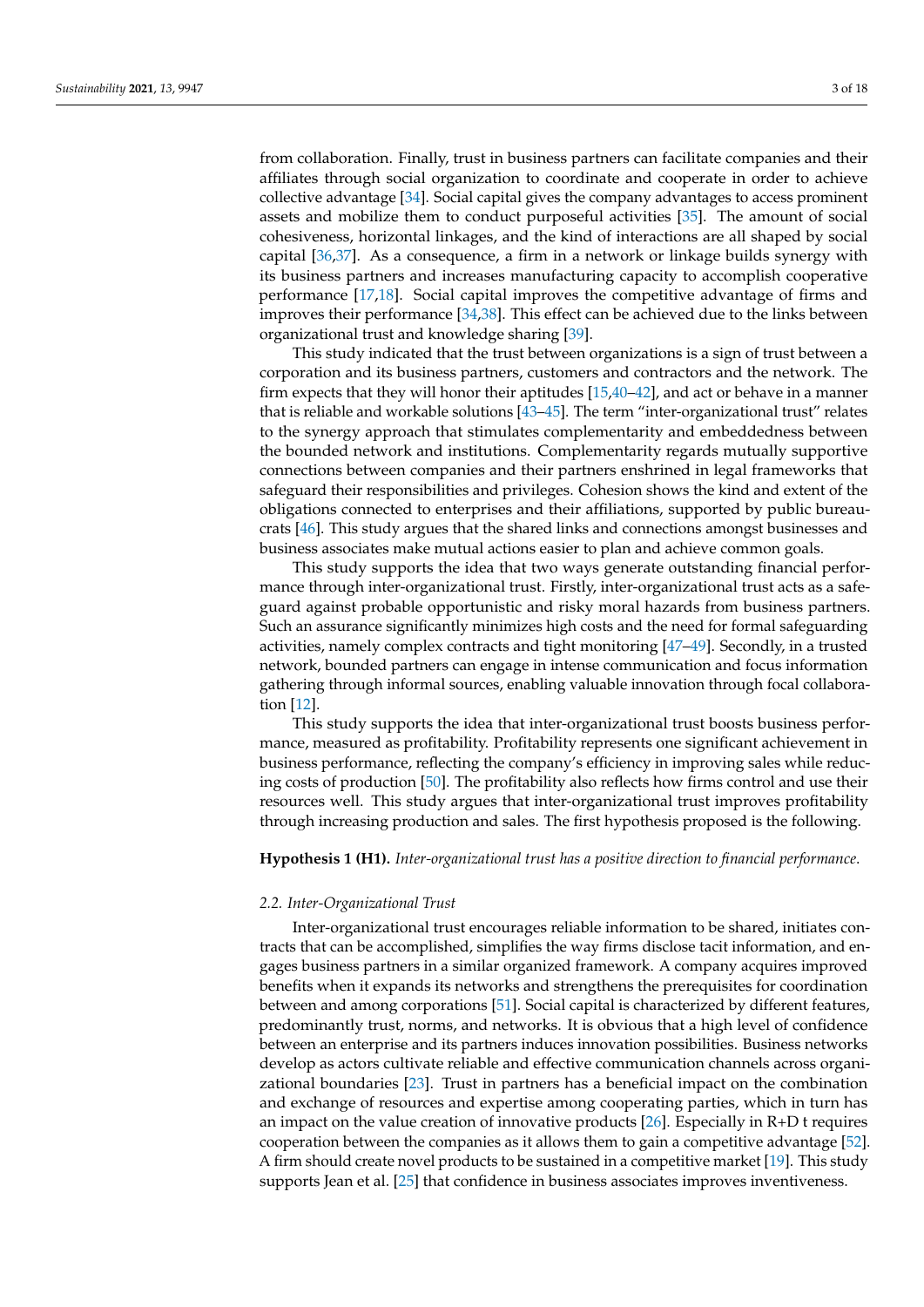However, there is debate on the result of the effect of trustworthiness on innovation. One set of scholars agreed that confidence between the company and its partners had a beneficial impact on innovation [\[19,](#page-14-15)[21,](#page-14-22)[53\]](#page-15-23). Trust ignites innovative processes, increases economies of scale, and develops sales [\[27\]](#page-15-0). Besides, trust positively affects and relates to the level of innovative performance [\[22\]](#page-14-16).

Another group of researchers finds no direct influence between trust and innovation [\[23\]](#page-14-17). The firm requires an optimal climate in which trust improves the level of innovation. An excessive level of trust, exceeding optimal conditions, diminishes innovation. This study argues that confidence is commendable, but excessive confidence is not good [\[30\]](#page-15-3). This study proposes the second hypothesis below, which supports the positive effect of trust on innovation.

### **Hypothesis 2 (H2).** *A higher level of inter-organizational trust has a positive effect on innovation*.

## *2.3. Innovation*

The concept of innovation starts with knowledge developed as a solitary experience within an internal company, before moving to a collaborative process through interactions and exchanges of knowledge with other interdependent companies and their partners [\[9\]](#page-14-8). Innovation opportunities describe the prospects of enhancing products or production processes [\[20,](#page-14-23)[23,](#page-14-17)[54](#page-15-24)[–56\]](#page-15-25).

This study adopts the technological network theory, which describes how companies develop innovation that correlates with that of various partners within networks of cooperation. Collaboration transfers critical information among those within the network [\[10\]](#page-14-9). This concept highlights the value of information from external company stakeholders such as clients, suppliers, consultants, government agencies, government laboratories, university research, and others. A company should sustain and interact intensively with external sources of critical information to support manufacturing. The exchange of information is also intensively discussed in forms of cooperation, networking, and partnerships which highlight the importance of technological networks [\[23,](#page-14-17)[57,](#page-15-26)[58\]](#page-15-27).

A company requires knowledge-based innovation from various types of knowledge owned by different categories of business partners. Networks and communities characterize focal knowledge, and social capital is a vital aspect in recognizing innovation. This research defines innovation as a company's capabilities in developing distinctive products sustained through market demand [\[23\]](#page-14-17). A company enhances its innovation prospects by implements advanced production systems and innovative working methods [\[53](#page-15-23)[,59–](#page-16-0)[61\]](#page-16-1).

Social network theory argues that a company has innovation opportunities by emphasizing networks and the strategic importance of knowledge. The pressure to transform information into knowledge is the critical development from the technological network concept to the social network insight [\[62\]](#page-16-2). In this context, the information relates to the development or improvement of products or production processes [\[23\]](#page-14-17). Innovation develops product performance, which positively influences financial performance [\[29\]](#page-15-2). The research proposes the third hypothesis, as following.

### **Hypothesis 3 (H3).** *Innovation positively affects financial performance*.

### *2.4. Financial Performance*

Researchers have investigated measures of business performance used in the field of strategic management. A seminal study by Venkatraman and Ramanujam [\[63\]](#page-16-3), cited by Stam et al. [\[64\]](#page-16-4) and Lyu and Ji [\[34\]](#page-15-7), argues that the schematic domain of business performance consists of three fields: financial performance, financial-operational performance, and organizational effectiveness. The financial performance approach is the result of using the goals achieved by a firm, as measured by financial indicators. Financial performance refers solely to indicators, such as sales growth, profitability, earning per share, and others [\[65\]](#page-16-5). Some authors investigate business successes of firms through the growth of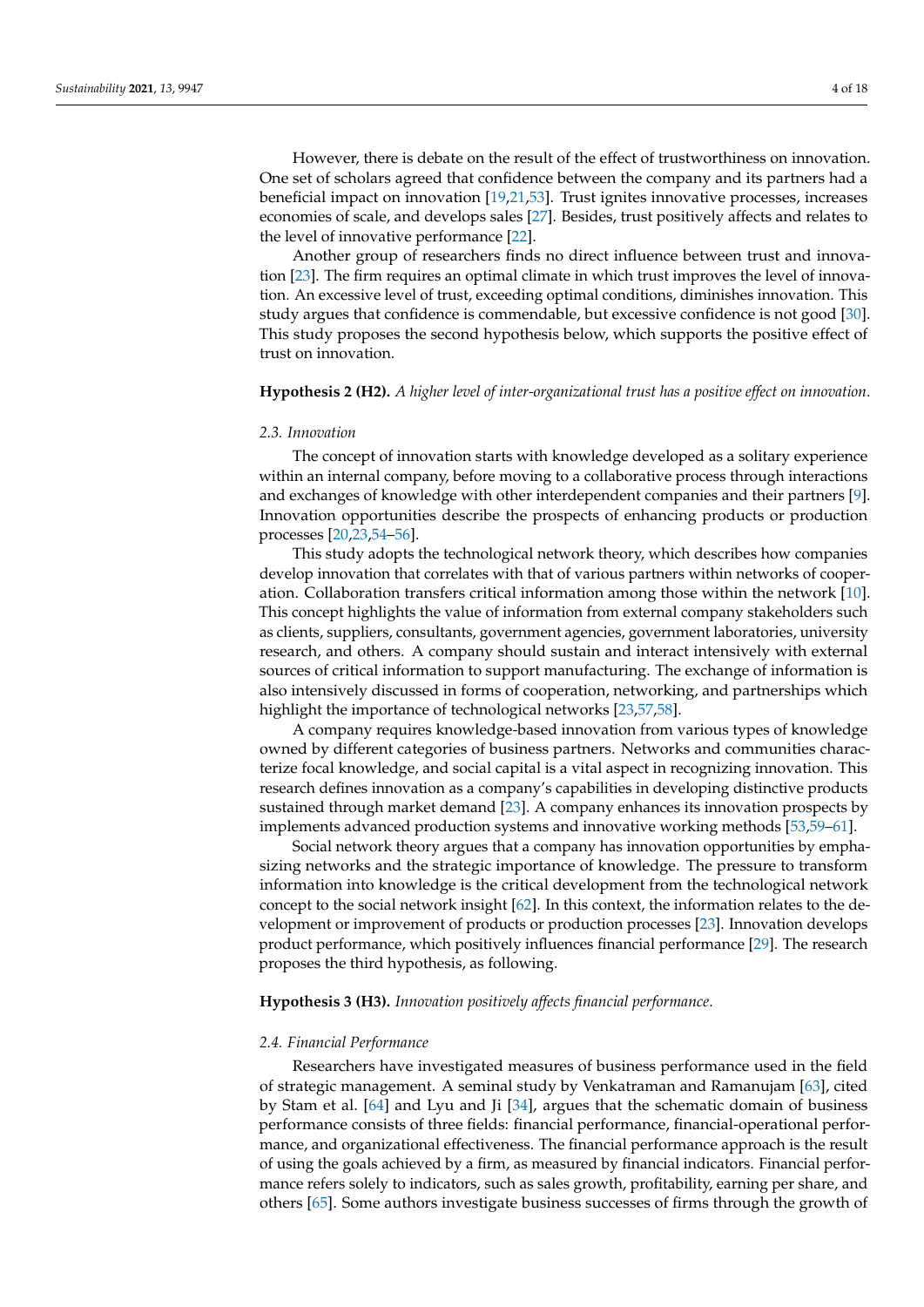assets  $[66]$  and return on assets  $[67]$  along with the system of above-mentioned indicators. Subsequent fields of business performance include comprehensive indicators of financial and operational performance. In this framework, the measurement of operational performance includes such indicators as market-share, new product introduction, product quality, marketing effectiveness, manufacturing value-added, and other technological efficiency indicators. Ultimately, business performance in a broader concept, which is framed within the multiple and conflicting nature of organizational goals and the influence of various stakeholders and indicates organizational effectiveness [\[63\]](#page-16-3).

This study uses the initial approach of business performance measured in term of This study uses the initial approach of business performance measured in term of financial performance. An important question emerges whether is a firm generating profits based on the assets and capital employed? Thus, profitability indicates the effectiveness of a company in creating profits based on the assets and capital used. Some indicators of a company in creating profits based on the assets and capital used. Some indicators are are commonly applied in profitability measurement in terms of the profit assets ratio such as Return on Sales, Return on Assets, Operating Profit Margin, and Return on Capital including Return on Equity and Return on Capital Employed [\[68\]](#page-16-8). cluding Return on Equity and Return on Capital Employed [68].

This study illustrates the model according to three hypotheses in Figure 1, as follows: This study illustrates the model according to three hypotheses in Figu[re](#page-4-0) 1, as follows:

<span id="page-4-0"></span>

**Figure 1.** Simultaneous paths of inter‐organizational trust, innovation, and financial performance. **Figure 1.** Simultaneous paths of inter-organizational trust, innovation, and financial performance.

# **3. Material and Methods 3. Material and Methods**

# *3.1. Population and Samples 3.1. Population and Samples*

Only active Hungarian ICT businesses with at least a reciprocal partnership with in inection of the contract of the contract of the contract of the contract of the contract of the contract of the contract of the contract o industry ties were considered in this study. This study analyzed around 90% of the remains the remains of the remains the remains of the remains of the remains of the remains of the remains of the remains of the remains of ing 1800 businesses. Almost all of the study's sample of Hungarian ICT businesses, 71 71 percent, were based in Budapest. The leftover businesses were situated in various percent, were based in Budapest. The leftover businesses were situated in various local constants in various location and locations, including Debrecen, Budaörs, Székesfehérvár, Szeged, Győr, Nyíregyháza, and<br>othave assessutive for 20 navembe<sup>r th</sup>e tatal <sup>1601</sup> remaining 1800 businesses. Almost all of the study's sample of Hungarian ICT businesses, others, accounting for 29 percent of the total [\[69\]](#page-16-9).

The location of Hungarian ICT businesses was the basic criteria used in a random The location of Hungarian ICT businesses was the basic criteria used in a random cluster sampling. The online survey was submitted to the ICT companies operating in cluster sampling. The online survey was submitted to the ICT companies operating in Budapest and other towns and cities in Hungary through January-March 2019. The online survey was circulated to business owners and/or managers, as well as to notable critical survey was circulated to business owners and, or managers, as well as to notable critical sources and spokespeople. A total of 149 replies were received from 250 surveys. The research included 100 samples made up of micro, small to medium enterprises.

Three latent variables were used in this study: inter-organizational trust, innovation, and financial performance. The indications for each latent construct were drawn from prior research by various experts. Table [1](#page-5-0) shows the descriptions of the latent constructs and how they are measured.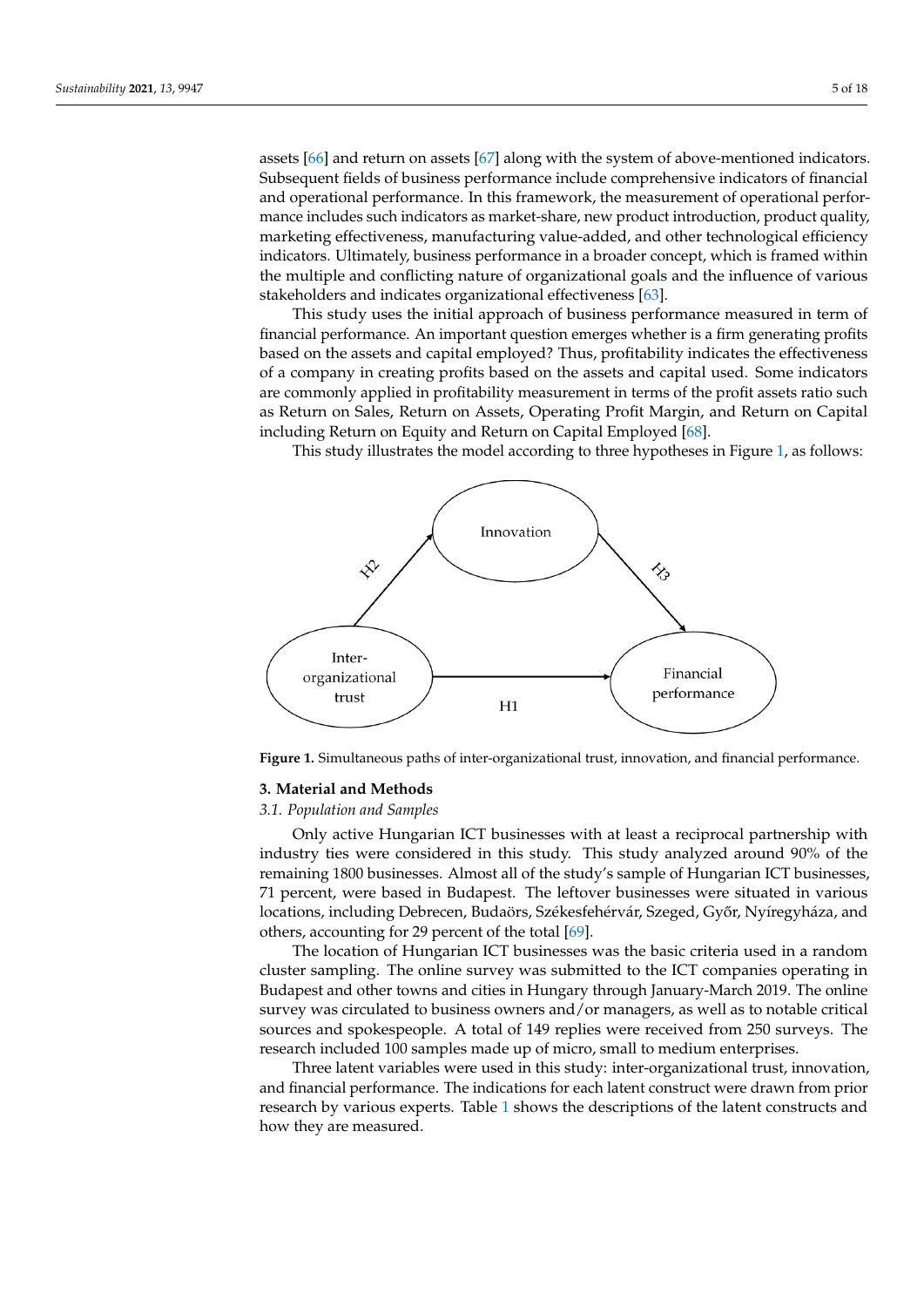<span id="page-5-0"></span>

| <b>Latent Variables Definition</b>                                                                                                                  | Items                                     | <b>Indicators of Latent Variables</b>                                                                                                                                                                                                      |
|-----------------------------------------------------------------------------------------------------------------------------------------------------|-------------------------------------------|--------------------------------------------------------------------------------------------------------------------------------------------------------------------------------------------------------------------------------------------|
| Inter-organizational Trust (IOT) is a statement                                                                                                     | IOT <sub>1</sub>                          | The level of trust in a business partner [70]<br>(1)                                                                                                                                                                                       |
| of trust between a firm and its partners,                                                                                                           | IOT <sub>2</sub>                          | The degree of trust in customers and clients [25]<br>(2)                                                                                                                                                                                   |
| general contractors, and connections. The firm<br>expects them to maintain their commitments                                                        | IOT <sub>3</sub>                          | The level of confidence placed in suppliers and<br>(3)<br>subcontractors [71]                                                                                                                                                              |
| $[15,40-42]$ , act or react in a reliable and<br>reasonably responsible way [43,44]                                                                 | IOT <sub>4</sub>                          | The company's level of confidence in other similar ICT<br>(4)<br>suppliers $[16,71]$                                                                                                                                                       |
| Innovation (IN) describes the company's                                                                                                             | IN <sub>1</sub>                           | The company's goods and services have a high level of<br>(1)<br>innovation when compared to its competitors [20]                                                                                                                           |
| competencies to develop distinctive products<br>that sustain market demand. The company                                                             | IN <sub>2</sub>                           | The amount of customization to specific client<br>(2)<br>requirements is significant, in comparison to competitors [30]                                                                                                                    |
| may enhance its innovation prospects by<br>implementing advanced production systems                                                                 | IN <sub>3</sub>                           | The firm is more inventive than its competitors when it<br>(3)<br>comes to choosing how to attain its goals and objectives [30]                                                                                                            |
| and innovative working methods to a greater<br>degree than its competitors [23,30,59,60]                                                            | IN <sub>4</sub>                           | The firm outperforms its competitors when it comes to<br>(4)<br>implementing new procedures or systems [59]                                                                                                                                |
| Financial Performance (FP) denotes the<br>capabilities of a company to generate profit<br>based on the assets and capital employed<br>[16,63,68,72] | FP <sub>1</sub><br>FP <sub>2</sub><br>FP3 | Profitability ratios were used in this study to assess financial<br>performance. Profitability ratios consist of:<br>Return on Assets (ROA)<br>(1)<br>Return on Equity (ROE)<br>(2)<br>Return on Capital Employed (ROCE) [16,68,72]<br>(3) |

**Table 1.** Latent variables and the indicators.

Source: Authors' summary review (2020).

This study assessed inter-organizational trust and innovation measures, with survey's results, expressed on a five-point scale ranging from strongly disagree to strongly agree. A profitability ratio derived from the financial statement was used to evaluate financial performance. This study established inter-organizational trust and innovation, which were reflected in their measures. Financial performance, on the other hand, had formative dimensions. As a result, each construct's evaluation necessitated a distinct technique.

### *3.2. Research Approach*

Firstly, we used Principal Component Analysis to assess the interdependence of significant indicators underlying the latent variables. The small error of variance is assumed to be represented by the high inter-correlated indicators of the latent variables. The high inter-interconnected dimensions can be used in the analysis of Partial Least Squares Structural Equation Model SEM (PLS-SEM). We only included significant indicators having a minimal factor loading of 0.55 [\[73\]](#page-16-14). We presented the indicators which used in the examination in Table [2.](#page-5-1)

| Latent Variables | Indicators       | <b>Loading Factor</b> |
|------------------|------------------|-----------------------|
| <b>IOT</b>       | IOT <sub>2</sub> | 0.5592                |
|                  | IOT <sub>3</sub> | 0.5716                |
| IN               | IN1              | 0.6607                |
|                  | IN4              | 0.6205                |
| FP               | FP <sub>2</sub>  | 0.8118                |
|                  | FP3              | 0.8040                |

<span id="page-5-1"></span>**Table 2.** Loading factor of Principal Component Analysis.

Source: Primary data analyzed (2020). *n* = 100. IOT: Inter-organizational trust; IOT2: trust in customers and clients; IOT3: Trust in other providers; IN: Innovation; IN1: Innovation of products/services; IN4: Innovative procedure. FP: Financial performance; FP2: ROE; FP3: ROCE.

We reduced the indicators of three latent variables, then used two dimensions of each. To meet the number of samples used, we considered summarizing the indicators. In addition, we purposed to obtain the value of Average Variance Extracted (AVE) greater than 0.5 as the threshold point.

Secondly, this study used PLS-SEM to examine the relationship between inter-organizational trust, innovation, and financial performance. PLS-SEM underlies the causative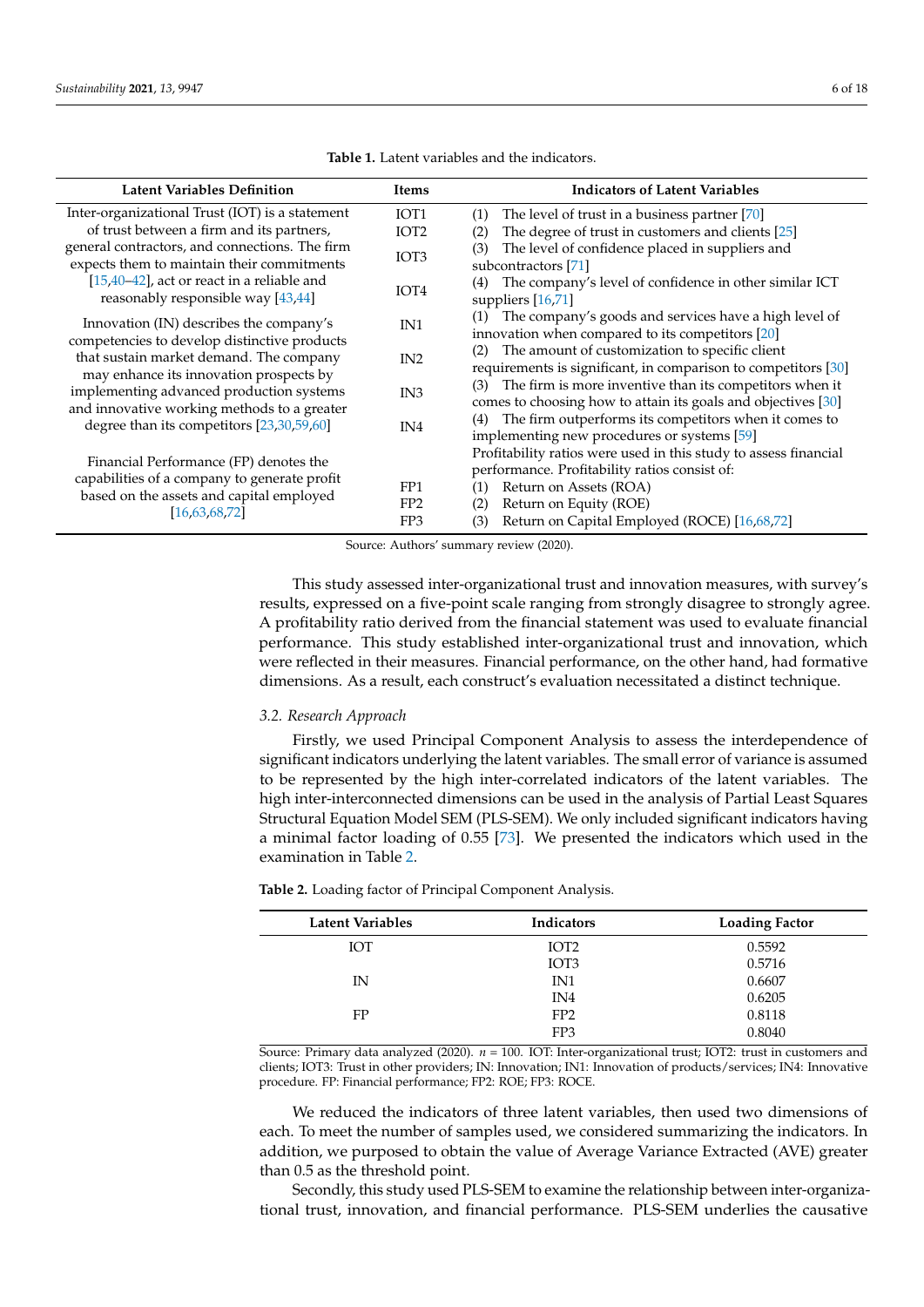analytical method of SEM that emphasizes assessing statistical models, whose structures are aimed at offering fundamental predictions of key constructs. This research applied PLS-SEM because PLS-SEM is a powerful method to assess the representation of the constructs by weighting composites of the measured indicators. The weighting of aggregated constructs signifies representations of measurement error. PLS-SEM also creates a single accurate outcome of each composite of each assessment [\[74–](#page-16-15)[76\]](#page-16-16). PLS-SEM simplifies the measurement of the complicated models comprising various latent variables, observed variables, and structural paths. PLS-SEM underlies the causative analytical method of SEM that emphasizes assessing statistical models, whose structures are aimed to offer fundamental clarifications [\[74](#page-16-15)[,75\]](#page-16-17)

### **4. Results**

### *4.1. Company Profiles*

This section outlines the characteristics of ICT companies that have been surveyed in this study. The debate starts with the analysis of the categories and staff of the ICT firms.

There are three categories of firms observed-micro, small and medium-categorized enterprises as shown in Table [3.](#page-6-0) In terms of the categories of the enterprises observed, the largest percentage of small businesses was 44%. The ratio of micro-enterprises then differed slightly to around four percent of small companies. Medium-size firms were the smallest share.

<span id="page-6-0"></span>**Table 3.** Companies classification and their employees' amount.

| Classification <sup>1</sup>               | Figure | <b>Total Employees</b> |
|-------------------------------------------|--------|------------------------|
| Microenterprise without employee          |        |                        |
| Microenterprise owns 1until 9 employees   | 39     | 209                    |
| Small enterprise employs 10 to 49 workers | 44     | 971                    |
| Medium enterprise has 50 to 249 labors    | 16     | 1435                   |
| Total                                     | 100    | 2615                   |

Source: Primary data analyzed (2020).  $n = 100$ . <sup>1</sup> The category relates to the statistical office of Hungary [\[77\]](#page-16-18).

A total of 2615 employees were employed by the companies observed. In fact, with over 1400 people, the mid-size firms employed the most. Next, there were nearly half of all employees in the small companies of 1000. Finally, micro-entities employed about 200 workers, almost one-tenth of the total, with no workforces and with one and nine workers. This study referred to the International Standard for All Economic Activities for Industry Classification (ISIC). The companies studied were in division 62, and ICT enterprises are classified into four corporate services. In category 62.01, ICT enterprises are capable of delivering IT technology know-how involving creation, modification, test and supporting software. Division 62.02 includes companies that are experts in formulating, designing and developing computer systems that integrate computer hardware, software and communication technologies. Finally, ICT businesses that provide a variety of computer services, both applied and specialized, are classified as category 62.09 [\[4\]](#page-14-3).

Table [4](#page-7-0) displays the number of businesses assessed with a cross-tabulation of their expertise and firm type. The highest number of surveyed ICT companies-44-supplied competence in computer programming, with half of them being small businesses. Following that, 30 of the examined ICT enterprises provided information and technology consultation, a market dominated by micro-sized and small-categorized businesses. Other information technology activities were provided by 20 observed corporations, as well as a similar number of small and micro-businesses-nine each. Finally, the businesses that supply computer operating services had the fewest number.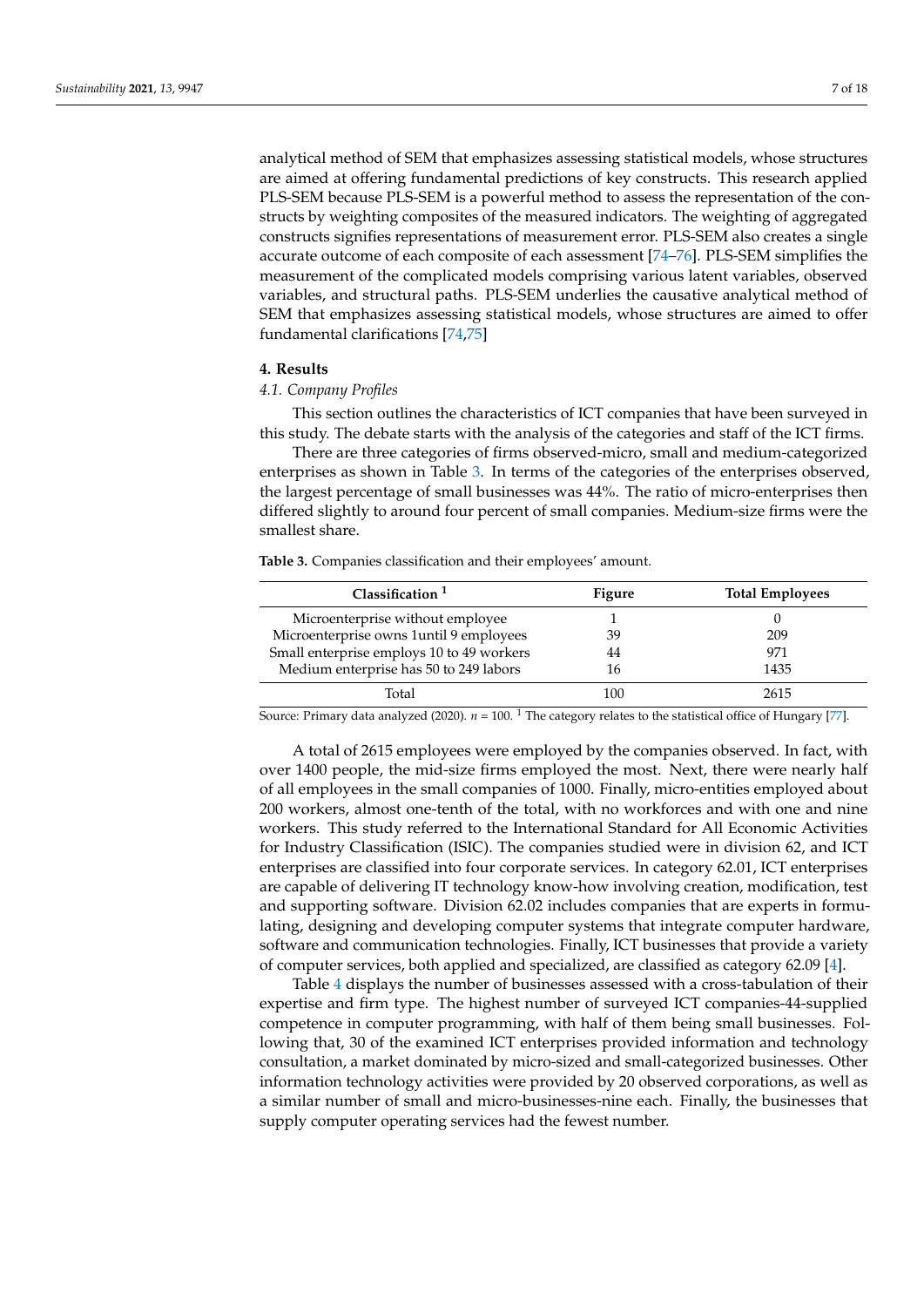| <b>Business Activities</b>                                 | <b>Company Category</b> | <b>Total</b> |       |     |
|------------------------------------------------------------|-------------------------|--------------|-------|-----|
|                                                            | Medium-Sized            | <b>Small</b> | Micro |     |
| Computer programming<br>activities (62.01)                 | 10                      | 20           | 13    | 43  |
| <b>Information Technology</b><br>Consulting (62.02)        | 3                       | 12           | 15    | 30  |
| Computer Operations (62.03)                                |                         | 3            | 3     |     |
| Other information technology<br>service activities (62.09) | 2                       | q            | 9     | 20  |
| Total                                                      | 16                      |              | 40    | 100 |

<span id="page-7-0"></span>**Table 4.** Business activities of the observed company.

Source: Primary data analyzed (2020). *n* = 100.

### *4.2. Assessment of Constructs*

This part looked at how well the constructions and structural models were measured. First, the research examined how constructs were measured in terms of different sorts of formative and reflective indicators. The evaluation of reflective constructs reveals the indicators' reliability, validity, variances, and collinearity. Meanwhile, reliability, convergent validity, collinearity, and substantial weight are identified in the examination of formative conceptions [\[74,](#page-16-15)[76\]](#page-16-16). The structural model is examined in terms of goodness of fit, path coefficient of regression, coefficient of determination, and mediation path analysis once the constructs have been evaluated [\[74](#page-16-15)[,78\]](#page-16-19).

The study constructed financial performance to be composed of formative indicators. Consequently, the construct of latent variables should accomplish requirements of reliability, convergent validity, collinearity, and significant weight. Meanwhile, the study investigated inter-organizational trust and innovation, which reflected their indicators. The assessment of reflective constructs should achieve reliability, validity, collinearity, and good variances.

The first assessments investigated the reflective indicators of inter-organizational trust and innovation. Table [5](#page-7-1) shows the figures of observed variables, including the values of Cronbach's Alpha (CA), Dillon-Goldstein (D.G.) rho, Average Variance Extracted (AVE), and Variance Inflation Factor (VIF). The values mentioned above are used to support the examination of the constructs. The CA and D.G. rho values indicate reliable and consistent constructs. Meanwhile, the VIF value reveals the collinearity level of the indicators.

<span id="page-7-1"></span>**Table 5.** Observed variables, Cronbach's Alpha (CA), Dillon-Goldstein (D.G.) rho and Variance Inflation Factor (VIF) and Average Variance Extracted (AVE) summary.

| Latent Variables | <b>Indicators</b> | CА    | D.G. rho | VIF   | <b>AVE</b> |
|------------------|-------------------|-------|----------|-------|------------|
| ЮТ               |                   | 0.667 | 0.867    | 1.076 | 0.748      |
| IN               |                   | 0.790 | 0.905    |       | 0.826      |
| FP               |                   | 0.974 | 0.987    | 1.044 | 0.799      |

Source: Primary data analyzed (2020). *n* = 100. IOT = Inter-organizational trust, IN = Innovation, FP = Financial performance.

At this point, this study examined the internal reliability ratio with CA. Table [5](#page-7-1) demonstrates that the CA coefficient of inter-organizational trust was about 0.7, meanwhile the CA number of innovation was about 0.8. Therefore, we concluded that those two latent variables met the internal consistency assumption. This study also indicated that the values of D.G. rho for inter-organizational trust and innovation were above 0.7 as the rule thumb. Definitively, this study indicated that internal consistency and uni-dimensionality were attained through inter-organizational trust and innovation indicators. The internal reliability indicated the constructs of those two latent variables were sufficiently consistent, constructing the two unobserved variables. The uni-dimensionality described the observed variables of inter-organizational trust and innovation reflected their indicators. Besides, the uni-dimensionality illustrated that indicators of inter-organizational trust had a strong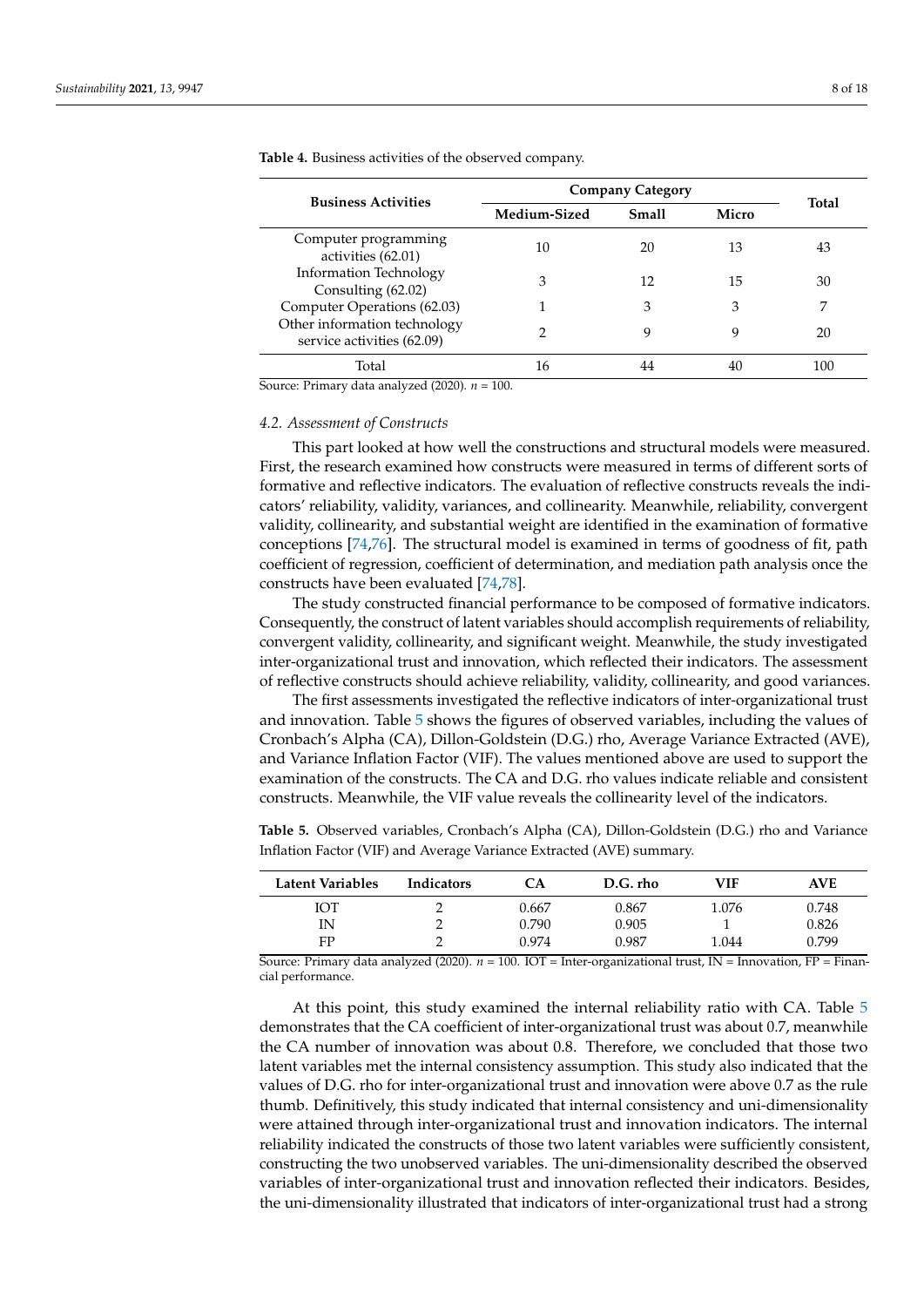association and signified as a single concept. Similarly, the constructs of innovation could be interpreted.

The constructs of inter-organizational trust and innovation had VIF values below three, as shown in Table [5.](#page-7-1) Consequently, those two latent variables' indicators met the noncollinearity assumption, which indicates the indicators had not correlated with each other.

The subsequent evaluation of the reflective indicators concentrated on examining the convergent validity of the constructs. This study indicated that the AVE values of inter-organizational trust and financial performance were above 0.7, which indicate the good variance due to the measurement error. Therefore, this study concluded that interorganizational trust and innovation met the convergent validity, which clarified their constructs, explaining at least 50% of the variance of the constructs. Innovation had an AVE value of 0.826, which indicate a good variance of indicators. The final evaluation was the measurement of discriminant validity. The requirement is that the AVE value of a construct should be greater than the highest correlation of any other construct. Table [6](#page-8-0) shows the comparison between the AVE values and the correlation of their constructs.

| Indicators | <b>IOT</b> | IΝ    | FP    |
|------------|------------|-------|-------|
| ЮT         |            | 0.000 | 0.036 |
| IN         | 0.000      |       | 0.021 |
| FP         | 0.036      | 0.021 |       |
| AVE        | 0.748      | 0.826 | 0.799 |

<span id="page-8-0"></span>**Table 6.** Squared correlations of the latent variables.

Source: Primary data analyzed (2020). *n* = 100. IOT = Inter-organizational trust, IN = Innovation, FP = Financial performance.

As seen in Table [6,](#page-8-0) the AVE values were greater than any other construct relationships. Thus, this study clarified that inter-organizational trust and innovation reflected discriminant validity. It also indicated that the constructs' degree of inter-organizational trust and innovation were empirically distinguished from other constructs in the structural model. To conclude, inter-organizational trust and innovation indicators passed the requirements such as reliability, validity, collinearity, and variances of the indicators to perform as reflective indicators.

This study also examined financial performance as a formative construct. The evaluation of formative indicators comprises reliability, convergent validity, collinearity, and significant weight [\[74,](#page-16-15)[76\]](#page-16-16). The first evaluation was to identify the internal reliability of the constructs. The D.G. rho value's financial performance constructs were higher than 0.7 as the minimal value, as shown in Table [5.](#page-7-1) Therefore, this study assumed that the indicators of financial performance were internally reliable and consistent. The internal reliability clarified that the constructs of financial performance significantly and consistently explained the degree of their variance.

This study then examined the convergent validity of the constructs of financial performance regarding the value of the outer loading factor.

Table [7](#page-9-0) illustrates the loading factors of financial performance, all of which were higher than 0.7 as the standard point. As a result, this research revealed that two observed variables of financial performance met the convergent validity requirement. This implies that two formative indicators of financial performance are related to construct a formative variable. Two indicators of financial performance had a Variance Inflation Factor (VIF) value below three, as shown in Table [5.](#page-7-1) According to the findings of this study, two observable indicators of financial performance did not correlate with one another. This meant that the two observed variables satisfied a non-collinearity condition.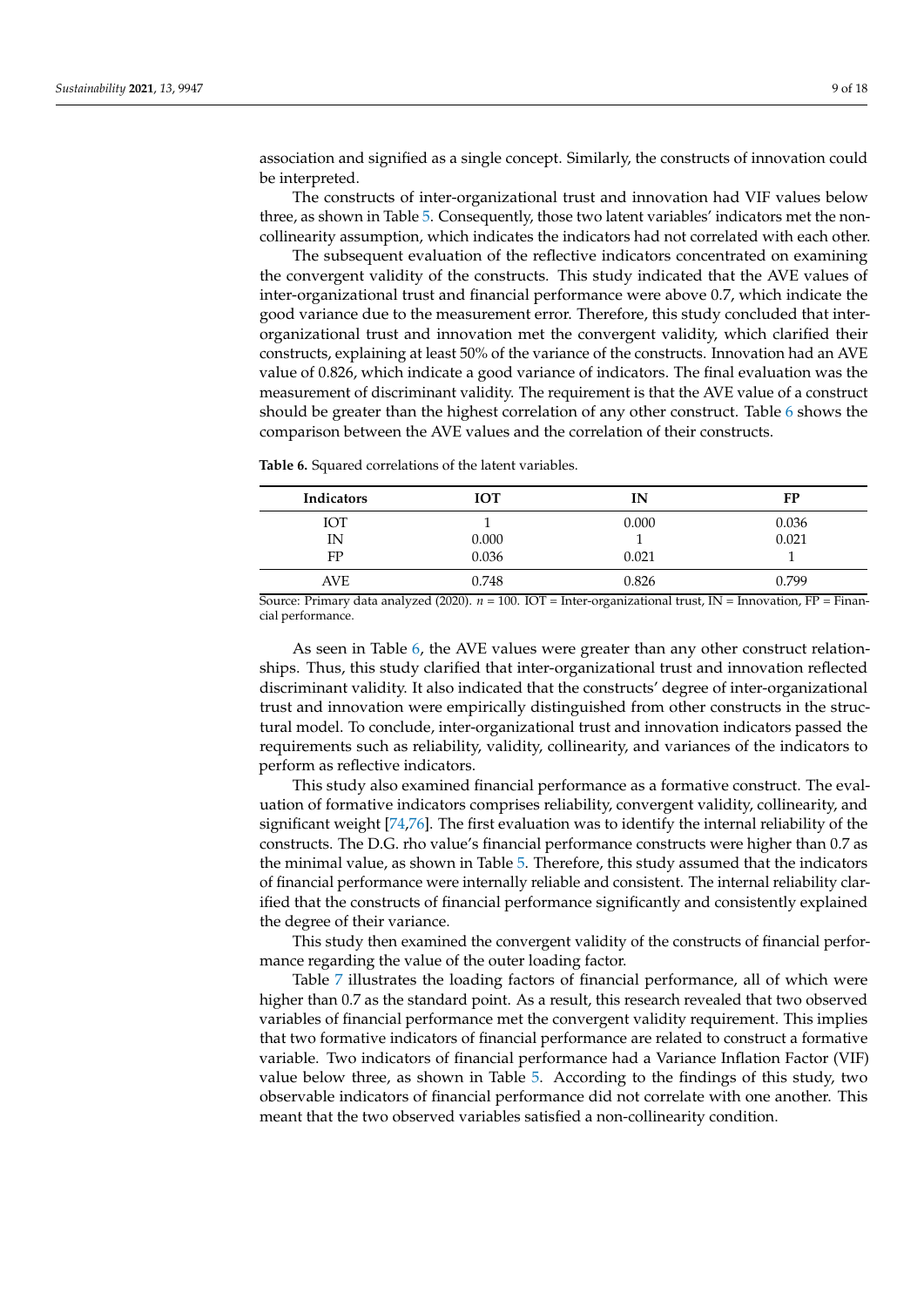| <b>Indicators</b> | <b>Loading Factor</b> |
|-------------------|-----------------------|
| FP <sub>2</sub>   | 0.987                 |
| FP3               | 0.987                 |

<span id="page-9-0"></span>**Table 7.** Loading factors of financial performance.

Source: Primary data analyzed (2020). *n* = 100. FP2 = Return on Equity (ROE) and FP3 = Return on Capital Employed (ROCE).

Finally, this research examined the significance of the weight dimension of financial performance. Table [8](#page-9-1) depicts the summary of the weight dimension, which is the primary standard to evaluate each indicator's relative significance in formative measurement models. The significant weight dimension refers to the critical value which is positioned between the lower and upper bound. The result of the research showed that Return on Equity (ROE) and Return on Capital Employed (ROCE) were significant. A significant indicator weight indicates that the constructs have good measurement quality as formative indicators [\[74](#page-16-15)[,76\]](#page-16-16).

<span id="page-9-1"></span>**Table 8.** Weights dimension of the indicators.

| Indicators      | <b>Standard Error</b> | <b>Critical Ratio (CR)</b> | Lower Bound (90%)                                                                         | Upper Bound (90%)             |
|-----------------|-----------------------|----------------------------|-------------------------------------------------------------------------------------------|-------------------------------|
| FP <sub>2</sub> | $-0.899$              | $-0.621$                   | $-2.525$                                                                                  | 2.842                         |
| FP <sub>3</sub> | 1.815                 | 1.274                      | $-2.186$                                                                                  | 3.213                         |
|                 |                       |                            | $C = A \cdot 1$ $I = 1 \cdot 1$ $(0.000)$ $(100 \text{ FDA} - B)$ $(100 \text{ FDA} - 1)$ | $\mathbf{D}$ and $\mathbf{D}$ |

Source: Authors' own calculation data, (2020). *n* = 100. FP2 = Return on Equity (ROE) and FP3 = Return on Capital Employed (ROCE).

To sum up, the constructs of financial performance accomplished the criteria in terms of reliability, convergent validity, collinearity, and significant weight. As a result, two constructs of financial performance could provide formative measures.

### *4.3. Evaluation of The Model*

We then examined the structural model in terms of the inner model and outer model. The examination implemented the Goodness of Fit (GoF) to reveal the good model. Table [9](#page-9-2) illustrates the results of the GoF test.

<span id="page-9-2"></span>**Table 9.** The Goodness of Fit (GoF) test.

| <b>Model Types</b>                           | Standard<br>GoF<br>Error |       | Critical<br>Ratio (CR) | <b>Lower Value</b><br>90% | Upper Value<br>90% |  |
|----------------------------------------------|--------------------------|-------|------------------------|---------------------------|--------------------|--|
| Outer model                                  | 0.984                    | 0.068 | 14.101                 | 0.786                     | 1.000              |  |
| Inner model                                  | 0.701                    | 0.093 | 7.563                  | 0.622                     | 0.914              |  |
| $C = 1.1$ $1.1$ $1.1$ $1.1$ $(0.000)$ $1.00$ |                          |       |                        |                           |                    |  |

Source: Authors' calculation data, (2020). *n* = 100.

This study examines the fit of models according to the goodness of fit (GoF) values, which indicates a good measurement of a PLS-SEM analysis model [\[75](#page-16-17)[,79\]](#page-16-20). The inner model illustrates good associations between the latent variables and the indicators. Meanwhile, the outer model represents the directions of inter-organizational trust improving financial performance through innovation. The suggested cut-off point of the two models is 0.60 [\[76,](#page-16-16)[80\]](#page-16-21). We found that the model had good outer and inner models due to the values of GoF above the cut-off point.

We performed a bootstrap test to evaluate the mediating variable. The approach is effortlessly suitable for the PLS-SEM analysis [\[75\]](#page-16-17). We analyzed the direct and indirect effect of the model which proposed innovation as a mediator in improving the relationship between inter-organizational trust and financial performance. Table [10](#page-10-0) shows how innovation was examined as a mediating variable.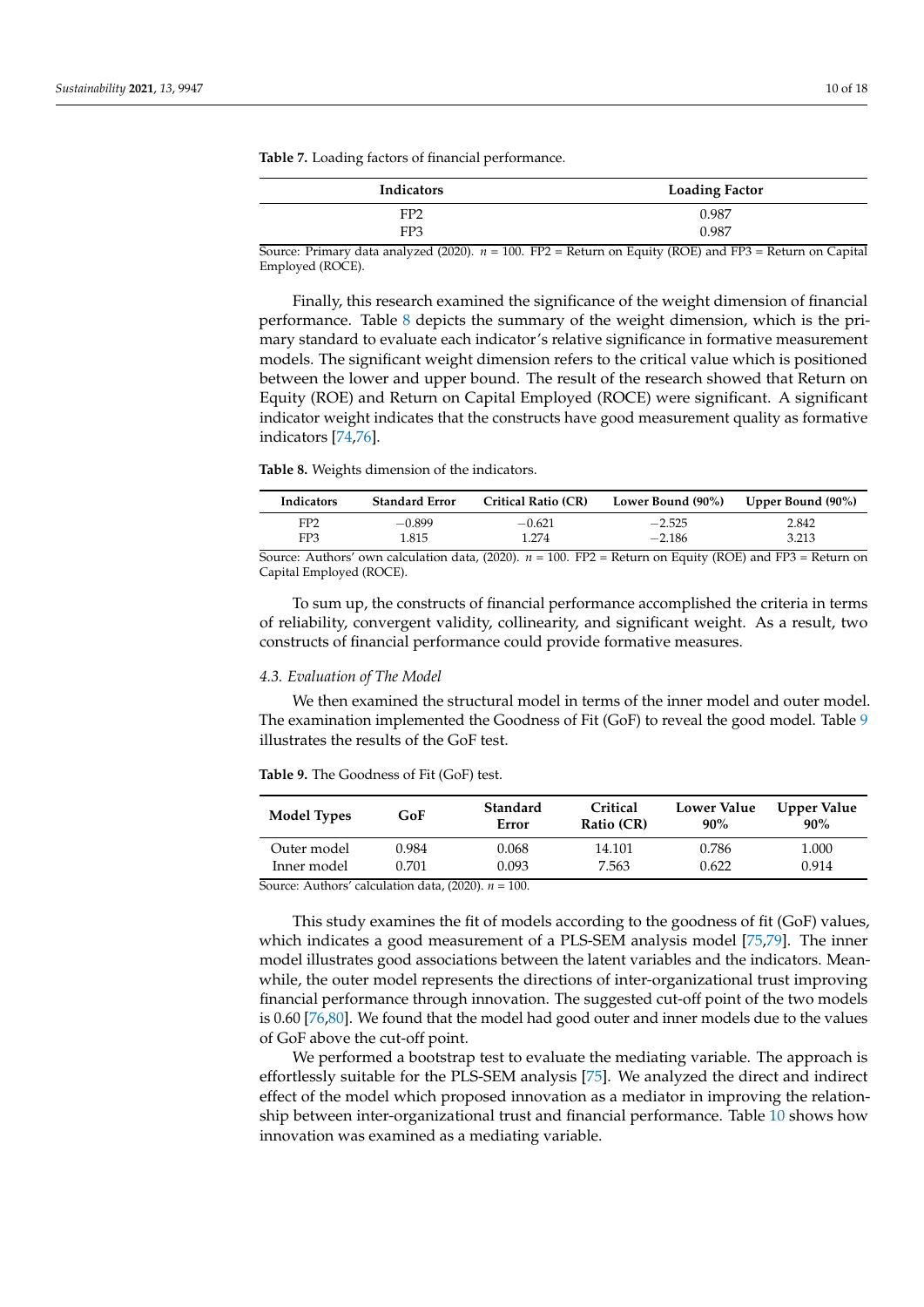<span id="page-10-0"></span>

| Direction            | <b>Direct Effects</b> | <b>Indirect Effects</b> | Value (Bootstrap) | Lower and Upper Bound (90%) | Significance |
|----------------------|-----------------------|-------------------------|-------------------|-----------------------------|--------------|
| $IOT \rightarrow IN$ | 0.0021                | 0.0000                  | $-0.0101$         | $(-0.2656, 0.2509)$         | Yes          |
| $IN \rightarrow FP$  | 0.1455                | 0.0000                  | 0.1337            | $(-0.1174, 0.3092)$         | Yes          |
| $IOT \rightarrow FP$ | 0.1896                | 0.0003                  | 0.2135            | (0.0690, 0.3580)            | Yes          |

**Table 10.** Direct and indirect effect of the model.

Source: Primary data analyzed, 2020. *n* = 100; IOT = Inter-organizational trust, IN = Innovation, FP = Financial Performance.

Innovation had a role as a complementary mediating variable. It implied that innovation had a complementing effect with inter-organizational trust. Therefore, innovation had significantly mediated the direction between inter-organizational trust and financial performance.

#### *4.4. Examination of Hypotheses*

This section examines and investigates the three following hypotheses.

- 1. Interorganizational trust has a positive effect on financial performance (H1);
- 2. A higher level of inter-organizational trust has a positive effect on innovation (H2);
- 3. Innovation has a positive effect on financial performance (H3).

Table [11](#page-10-1) shows the examination of three hypotheses and coefficient of determination. The results appear to tally with this study's expectancies.

<span id="page-10-1"></span>

| Table 11. Hypotheses testing and coefficient determination $(R^2)$ . |  |  |  |  |  |
|----------------------------------------------------------------------|--|--|--|--|--|
|----------------------------------------------------------------------|--|--|--|--|--|

| <b>Hypotheses</b>        | Coefficient | Critical<br>Ratio | Lower<br>Bound 90% | Upper<br>Bound 90% | <b>Decision</b> | $R^2$   |
|--------------------------|-------------|-------------------|--------------------|--------------------|-----------------|---------|
| $H1: IOT \rightarrow FP$ | 0.1896      | 1.7969            | 0.0274             | 0.3246             | Accepted        | 0.03603 |
| $H2: IOT \rightarrow IN$ | 0.0021      | 0.015             | $-0.2192$          | 0.2287             | Accepted        | 0.0000  |
| $H3: IN \rightarrow FP$  | 0.1455      | 1.2617            | $-0.0594$          | 0.3460             | Accepted        | 0.02122 |

Source: Primary data analyzed, 2020. *n* = 100; IOT = Inter-organizational trust, IN = Innovation, FP = Financial Performance.

Statistical analyses were performed, applying a significance level of 10 percent. This study disclosed interesting findings regarding the examination of hypotheses.

The first hypothesis was accepted. It was unsurprising to find a significant relationship between trust in business partners and financial performance. This result also supported the previous results of various researchers, namely, Fang et al. [\[81\]](#page-16-22), Moeller [\[82\]](#page-16-23), Gaur et al. [\[12\]](#page-14-21), Wei et al. [\[70\]](#page-16-10), Bien et al. [\[11\]](#page-14-10), and Shahmehr et al. [\[13\]](#page-14-24). In the framework of transaction costs, trust in business partners involves managing transaction costs, namely searching costs, negotiating fees, and controlling costs. Meanwhile, the company can optimize its assets to support production. As a consequence, production is optimized while reducing total costs offers the prospect of enhancing profits. Consequently, this result went against that of Palmatier et al. [\[83\]](#page-16-24), who showed that trust in business partners had a disturbing if the incoherent effect on business performance. Furthermore, this study also conflicted with previous studies by Moeller [\[82\]](#page-16-23) and Al-Hakim and Lu [\[84\]](#page-16-25), who revealed that confidence in business associates did not modify business performance. This research disclosed that inter-organizational trust contributed to about four percent of the variance in financial performance.

Furthermore, this study proved the positive relationship between trust in business partners and innovation. This result supported previous studies by Corsten and Felde [\[19\]](#page-14-15) and Y.-H. Tsai et al. [\[35\]](#page-15-8), who showed that trust in business partners had a positive relationship with innovation. This study also revealed that inter-organizational trust was related to innovation opportunities within ICT companies. Inter-organizational trust encourages the companies and their business partners to focus their endeavors on improving innovation prospects by enriching their chances of achieving innovation [\[32\]](#page-15-5). Extending the result, trust in business partners encourages the effective exchange of knowledge, which improves innovation [\[11\]](#page-14-10). The previous argument is consistent with Fawcett et al. [\[85\]](#page-16-26), who claim that sharing knowledge encourage entities to boost cooperation, innovation, and competitive performance. In conclusion, inter-organizational trust had a positive connection with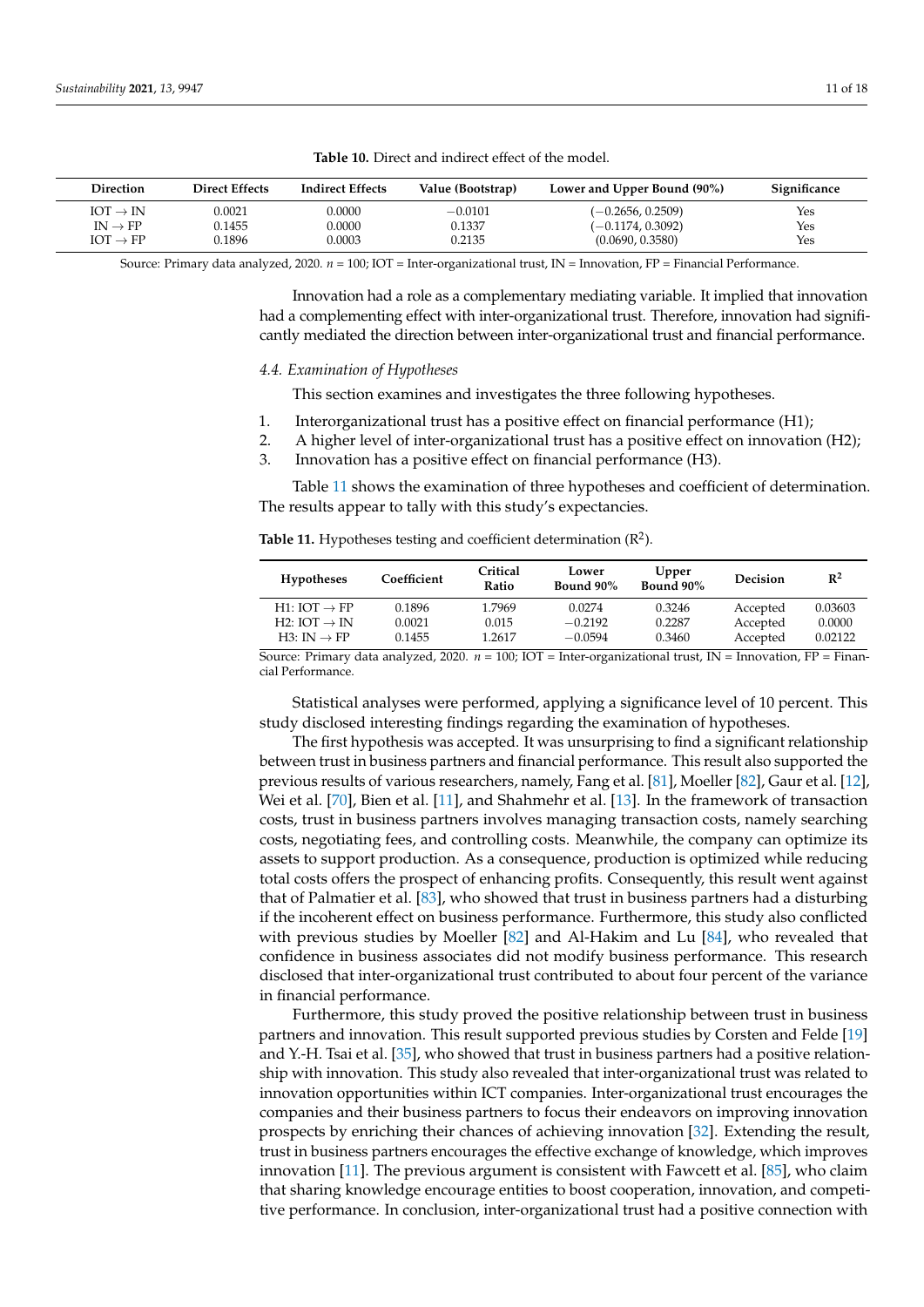innovation [\[22\]](#page-14-16). This study also observed that inter-organizational trust determined below one percent of the variance in innovation.

Finally, the direction between innovation and financial performance was accepted. This result supported Zaheer et al. [\[15\]](#page-14-11) and Vaccaro et al. [\[29\]](#page-15-2). Social capital theory supports the idea that an ICT company can achieve innovation opportunities through networks and knowledge transfers between business networks. In turn, an ICT company and its partners can transform information into knowledge and critical innovation. In this context, ICT companies successfully develop innovation to improve financial performance [\[23\]](#page-14-17). This study supported the idea that innovation positively influenced financial performance [\[29\]](#page-15-2), and also showed that innovation contributed about two percent of the variance in financial performance.

#### **5. Discussion** *S.* **Discussion**

This study illustrates the model of the hypotheses in Figure [2.](#page-11-0)

<span id="page-11-0"></span>

ICT firms. (\*) significant at α = 10%. R: Coefficient determination. IOT: Inter-organizational trust; IOT2: Trust in customers-clients; IOT3: Trust in other providers; IN: Innovation; IN1: Innovation of products/services: IN4: Innovative procedure, EP: Enancial performance: EP2: ROE: EP3: ROCE products/services; IN4: Innovative procedure. FP: Financial performance; FP2: ROE; FP3: ROCE. products/services; IN4: Innovative procedure. FP: Financial performance; FP2: ROE; FP3: ROCE. **Figure 2.** Path regression of inter-organizational trust, innovation, and financial performance within

strong, positive association between inter-organizational trust and financial performance. Thus, it supported the idea of a positive relationship between trust in business partners and business performance. Furthermore, the study emphasized that a higher level of trust in business partners [86] positively impacted business performance [50,87-89]. As a significant contribution, the financial performance of the company was used as a proxy for business performance in this study. The study supported work by other researchers, namely, Fang et al. [\[81\]](#page-16-22), Moeller [82], Gaur et al. [12], Wei et al. [70], Bien et al. [11], and Shah-mehr et al. [\[13\]](#page-14-24), who argued that inter-organizational trust enhanced financial performance. This study contributed to literature to a certain extent. First, this study discovered a

Companies can expand production through the use of internal resources or outsourcing. When a company predicts that the beneficial impact of outsourcing will exceed that of internal improvement, it will decide to borrow assets from its partners. Therefore, a corporation needs to control transaction expenses such as the cost of finding, negotiating fees and monitoring costs to accomplish business collaboration. Trust in business partners works as hierarchical governance in support of co-operation in order to encourage business associates to reach an agreement to support manufacturing or outsourcing within the firm [\[26](#page-14-20)[,86](#page-16-27)[,90\]](#page-16-30). It, thus, enhances production, sales and profit-related financial performance, while reducing expenses.

On the other hand, this study contradicted scholars who claimed that trust in business partners had an inconsistent effect on company performance  $[83]$ , or that trust in a business partner did not have a direct effect on business performance  $[84]$ . This study reached the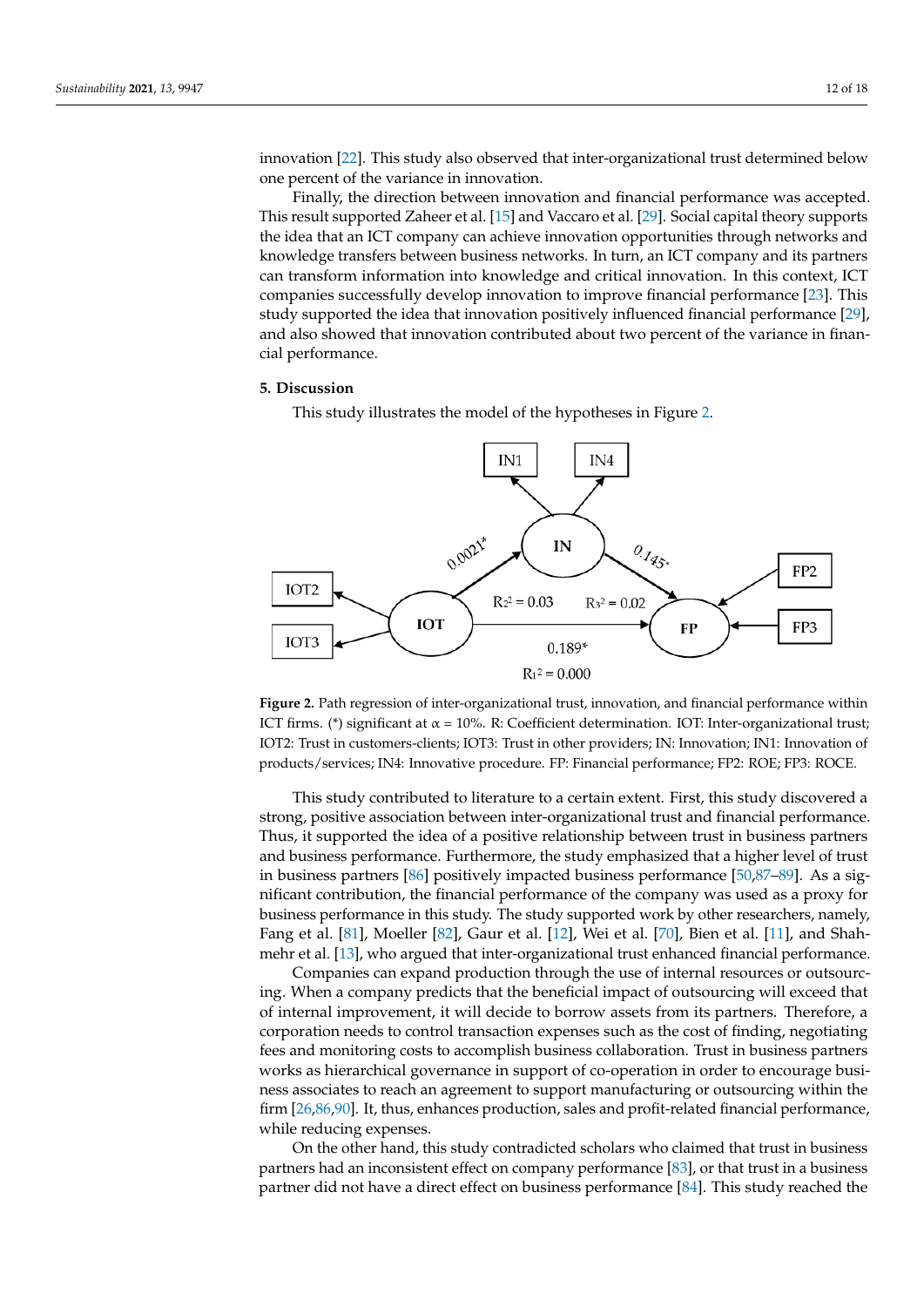opposite conclusion to Moeller [\[82\]](#page-16-23), and Oláh et al. [\[24\]](#page-14-18), who revealed that trust in business partners did not affect financial performance.

Also supported was the idea that inter-organizational trust positively affected innovation. Therefore, this research corroborated previous results of various scholars, namely Corsten and Felde [\[19\]](#page-14-15) and Y.-H. Tsai et al. [\[35\]](#page-15-8). The study emphasizes that inter-organizational trust prompts an exchange of resources and knowledge between companies and their business partners. Shared resources and knowledge cultivate innovation capabilities. According to the study, inter-organizational trust only contributed below one percent of the variance in innovation. Extending the discussion, this study recommended that various variables impact both innovations directly and business partner confidence. Scholars have previously claimed that the R&D budget [\[91\]](#page-16-31), inter-functional coordination and practice in human resources [\[17\]](#page-14-13), rapid response of market information and technology [\[92\]](#page-17-0) improve innovative levels. This research also suggested that the intermediary variables which contribute to innovations, such as mutually cooperative work, the use of technology to transmit information, the adoption of current knowledge and technology and the flexibility and opportunism [\[93\]](#page-17-1).

This study indicated that innovation was closely related to financial performance. Vaccaro et al. [\[29\]](#page-15-2) and Zaheer et al. [\[15\]](#page-14-11) have been backed by this result. According to the idea of social capital, there is an important role of trust in supporting the combination and exchange of resources. The combination and resources exchange then produce value for the company by having a substantial and beneficial impact on products innovations [\[26\]](#page-14-20). In addition to innovation, this study also specifies that successful relevancy and network involvement have a substantial financial impact [\[82\]](#page-16-23). Indeed, both quality and cost improvements are significant and associated with financial performance [\[94\]](#page-17-2). According to the findings of this study, innovation mediated the relationship between intra-organizational trust and financial success. As anticipated, innovation had the potential to mediate the direction of inter-organizational trust in financial performance. This study found that interorganizational trust and innovation explained approximately six percent of the variability in financial performance. In a nation like Hungary, this finding was noteworthy, and it was similar to facts in European nations such as Denmark, Ireland, and Wales [\[95\]](#page-17-3).

ICT firms can sustain themselves in a disruptive era through strategic approaches, as follows: they should set up their resources, processes, and values to confront newcomers emerging with new types of innovations. They should innovate to develop products or services to obtain potential profits, and then sustain them in a competitive market [\[7,](#page-14-6)[8\]](#page-14-7). This study argued that Hungarian ICT corporates were a good model in which interorganizational trust improved innovation. ICT firms had a high level of innovative methods, new procedures, and systems. Consequently, Hungarian ICT firms could sustain in a disruptive era by offering innovative products or services to their best customers to gain good potential profit margins.

Besides, ICT companies should offer competitive prices, improve the performance of products or services, and create market demand [\[96\]](#page-17-4). Those strategies could support ICT firms in meeting the challenges of disruptive technologies in a disruptive era. According to the study's findings, a firm should create shared connection ties, confidence in partners, and mutuality, which are strongly related to the intention to share information to accomplish innovation [\[97\]](#page-17-5) to compete under commercial pressure in a disruptive era. Innovation also improves financial performance. ICT companies should achieve innovation to compete in a disruptive era because innovation can improve business growth and anticipate volatile markets. A firm should innovate continuously, developing unique processes or systems, further developing innovative products and services, and applying an up-to-date approach to innovation. As a result, potential innovation improves profitability related to ROE, and ROCE, as shown in this study.

We noticed that the manuscript contained two flaws. First, three coefficient determinations ( $\mathbb{R}^2$ ) were below six percent. The lowest  $\mathbb{R}^2$  was the relationship between inter-organizational trust and innovation. Therefore, we suggested that future studies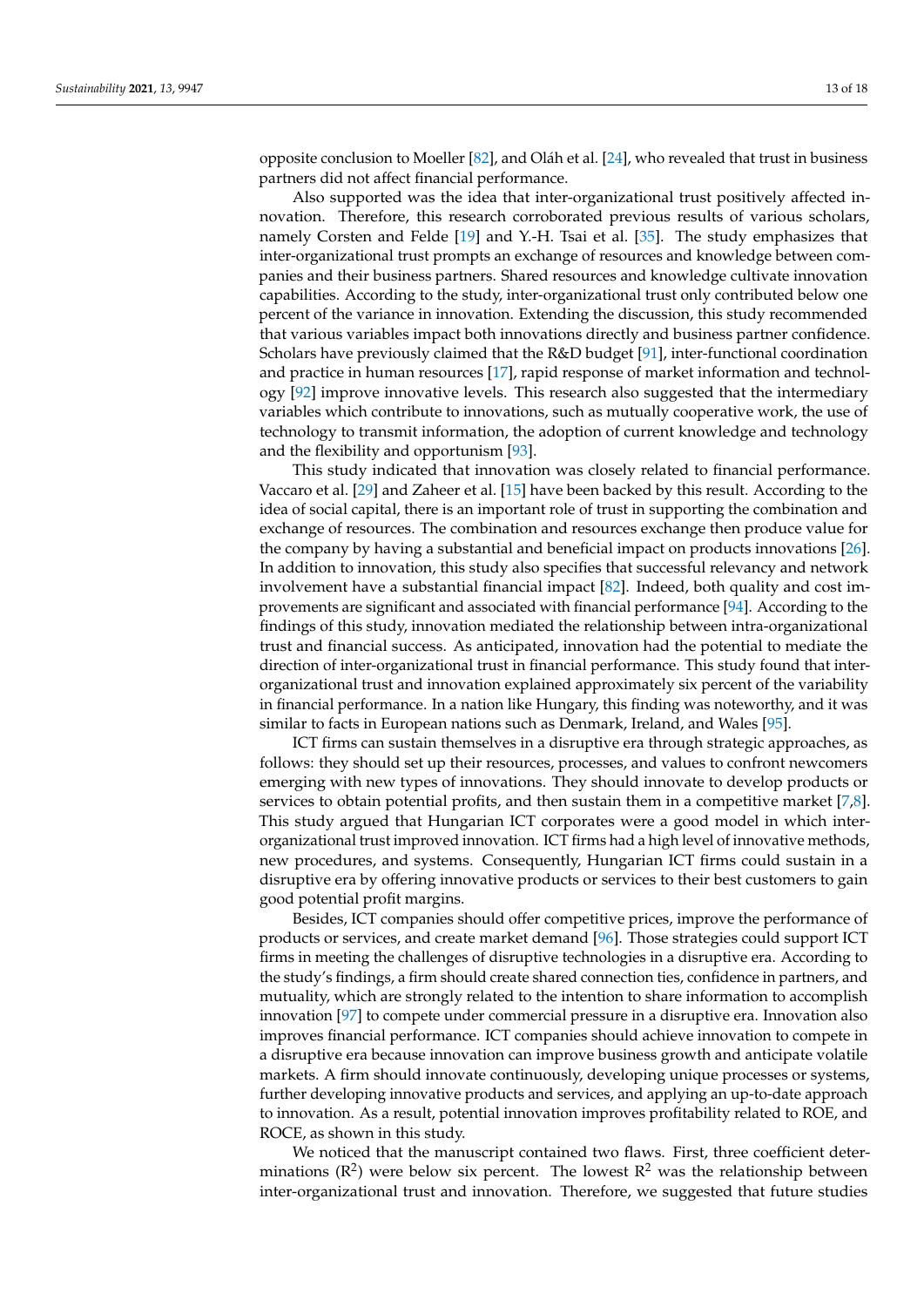would examine the mediating variables in improving the relationship of aforesaid two variables, namely working in partnership with international customers, using technology to disseminate knowledge, responding to knowledge about technology, and being flexible and opportunistic [\[93\]](#page-17-1). We suggested that future studies include will assess financial performance using measures other than profitability, such as liquidity, leverage, and efficiency. As a result of the correct measurement, the future outcomes will have good variances. Second, we admitted that the number of samples was a minimum sample size. As a result, this research recommended increasing the number of proportionate samples representing micro, small, medium, and large ICT firms in the event of a pandemic in both developing and industrialized countries.

The findings, research questions, results of hypotheses, and further agenda are summarized in Table [12.](#page-13-0)

<span id="page-13-0"></span>

| <b>Research Questions</b>                                                | <b>Hypotheses</b>        | Result                                                                              | Future Agenda                                                                                                         |
|--------------------------------------------------------------------------|--------------------------|-------------------------------------------------------------------------------------|-----------------------------------------------------------------------------------------------------------------------|
| How does inter-organizational<br>trust improve financial<br>performance? | $H1: IOT \rightarrow FP$ | Inter-organizational trust positively<br>affected financial performance.            | 1. Adding the mediating variables<br>improving the direction between<br>inter-organizational trust<br>and innovation. |
| How does inter-organizational<br>trust enhance innovation?               | H2: IOT $\rightarrow$ IN | Inter-organizational trust had a<br>positive influence on financial<br>performance. | Using other ratios of<br>2.<br>financial performance.                                                                 |
| How does innovation improve<br>financial performance?                    | $H3: IN \rightarrow FP$  | Innovation had a positive impact on<br>financial performance.                       | 3. Adding more proportional<br>samples of types of ICT firms.                                                         |

|  |  | Table 12. Summary of research findings. |  |
|--|--|-----------------------------------------|--|
|--|--|-----------------------------------------|--|

Source: Primary data analyzed, 2020. *n* = 100; IOT = Inter-organizational trust, IN = Innovation, FP = Financial Performance.

### **6. Conclusions**

This study supported a positive direction between trust in business partners and business performance. It emphasized that trust in business partners positively impacted financial performance as a proxy for company performance. It also extended the debate by proposing innovation as a mediating variable, improving a positive correlation between inter-organizational trust and financial performance. This study underlined the simultaneous effect of trust in business partners, innovation, and financial performance. It concluded that ICT companies were a good model explaining that cultivated inter-organizational trust, positively improved innovation, which was then related to an improvement in financial performance. However, this study had some limitations then recommended the future research agenda. First, it obtained coefficient determinations were below six percent. Therefore, it is recommended that the mediating variables in improving positive relationship trust in business partners and innovation. Second, this research did not include large companies. A further study could include and observe large firms to obtain comparable results. Finally, the result of this study only investigated companies in one sector. This result could not be generalized to an examination of other categories of firms. Hence, an exciting pathway would be an investigation of similar variables and additional indicators within different categories of companies located in developing and developed countries.

**Author Contributions:** J.O. designed the formal analysis, investigation, and resources; Y.A.H. performed the research method and wrote the paper; M.H. formatted the tables and the figures; Z.D.-P. performed formal analysis and funding acquisition, and J.P. conducted conceptualization, and supervision. All authors have read and agreed to the published version of the manuscript.

**Funding:** The project was funded under the program of the Minister of Science and Higher Education titled "Regional Initiative of Excellence" in 2019–2022, project number 018/RID/2018/19, the amount of funding PLN 10 788 423,16.

**Institutional Review Board Statement:** Not applicable.

**Informed Consent Statement:** Not applicable.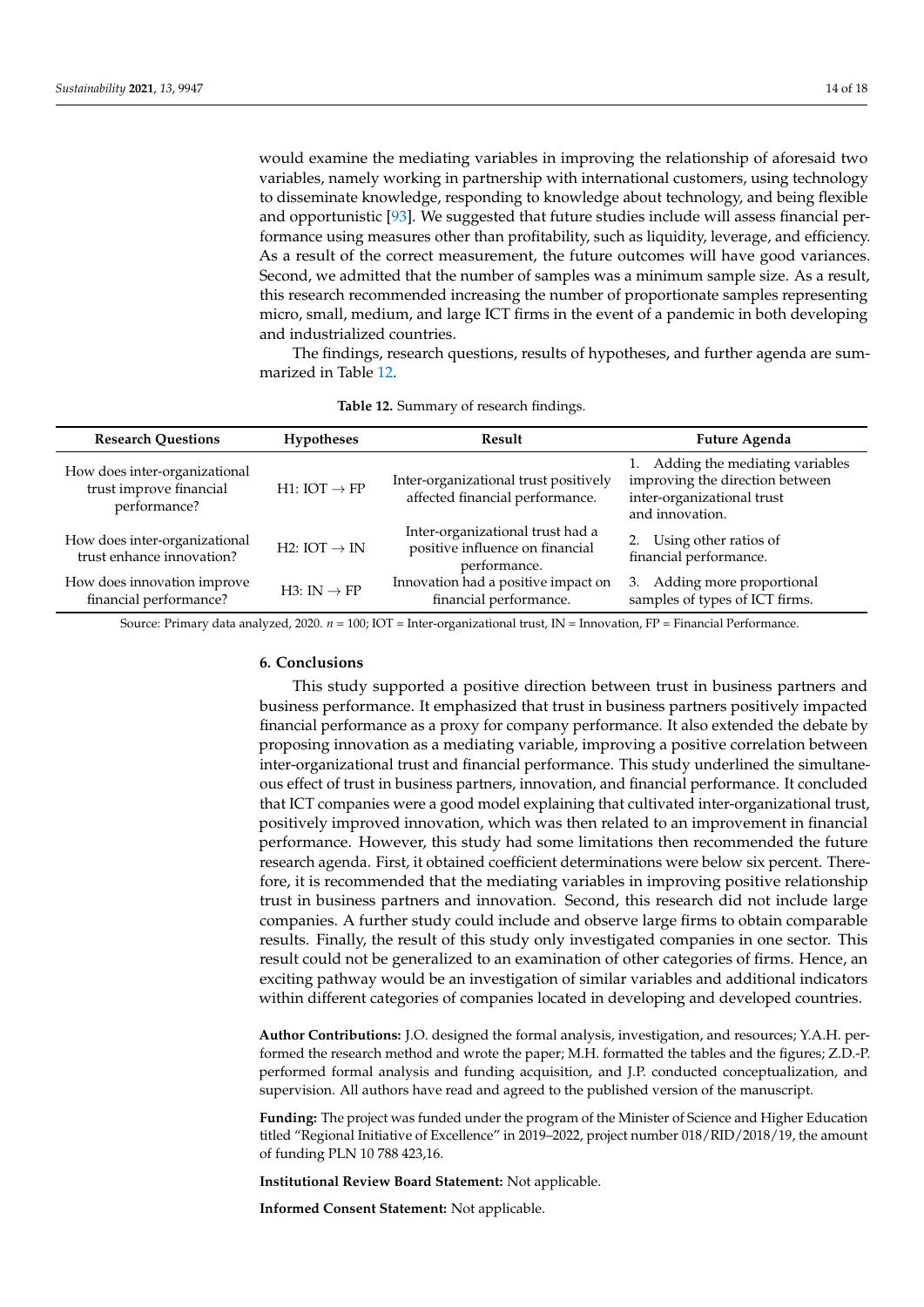**Data Availability Statement:** The data underlying the study are available on Kaggle.com (DOI: 10.34740/KAGGLE/DSV/2583363).

**Conflicts of Interest:** The authors declare no conflict of interest. The founding sponsors had no role in the design of the study; in the collection, analyses, or interpretation of data; in the writing of the manuscript, and in the decision to publish the results.

### **References**

- <span id="page-14-0"></span>1. KSH. Value and Distribution of Gross Value Added by Industry in 2018. 2020. Available online: [http://www.ksh.hu/docs/eng/](http://www.ksh.hu/docs/eng/xstadat/xstadat_annual/i_qpt002d.html) [xstadat/xstadat\\_annual/i\\_qpt002d.html](http://www.ksh.hu/docs/eng/xstadat/xstadat_annual/i_qpt002d.html) (accessed on 13 May 2020).
- <span id="page-14-1"></span>2. EMIS. EMIS Benchmark Key Indicators: Information (51). 2020. Available online: [https://www.emis.com/php/benchmark/](https://www.emis.com/php/benchmark/sector/indicators?gid=1&pc=HU&prod%5B0%5D=HU&indu=51&change_selected_countries=1&c=EUR) [sector/indicators?gid=1&pc=HU&prod%5B0%5D=HU&indu=51&change\\_selected\\_countries=1&c=EUR](https://www.emis.com/php/benchmark/sector/indicators?gid=1&pc=HU&prod%5B0%5D=HU&indu=51&change_selected_countries=1&c=EUR) (accessed 21 April 2020).
- <span id="page-14-2"></span>3. OECD. Information and Technology Companies. 2011. Available online: [https://www.oecd-ilibrary.org/science-and-technology/](https://www.oecd-ilibrary.org/science-and-technology/information-and-communication-technology-ict/indicator-group/english_04df17c2-en) [information-and-communication-technology-ict/indicator-group/english\\_04df17c2-en](https://www.oecd-ilibrary.org/science-and-technology/information-and-communication-technology-ict/indicator-group/english_04df17c2-en) (accessed on 2 March 2021). [\[CrossRef\]](http://doi.org/10.1787/04df17c2-en)
- <span id="page-14-3"></span>4. United-Nations. *International Standard Industrial Classification of All Economic Activities (ISIC)*; United Nations Publications: New York, NY, USA, 2008; Available online: [https://unstats.un.org/unsd/publication/seriesm/seriesm\\_4rev4e.pdf](https://unstats.un.org/unsd/publication/seriesm/seriesm_4rev4e.pdf) (accessed on 28 February 2021).
- <span id="page-14-4"></span>5. EMIS. EMIS Benchmark Income Statement: Information (51). 2020. Available online: [https://www.emis.com/php/](https://www.emis.com/php/benchmark/sector/indicators?gid=3&pc=HU&prod%5B0%5D=HU&indu=51&change_selected_countries=1&c=EUR) [benchmark/sector/indicators?gid=3&pc=HU&prod%5B0%5D=HU&indu=51&change\\_selected\\_countries=1&c=EUR](https://www.emis.com/php/benchmark/sector/indicators?gid=3&pc=HU&prod%5B0%5D=HU&indu=51&change_selected_countries=1&c=EUR) (accessed on 2 March 2020).
- <span id="page-14-5"></span>6. Oláh, J.; Popp, J.; Máté, D.; Hidayat, Y.A. Market structure and concentration ratio: Evidence of Information Technology companies in Hungary. *Forum Sci. Oeconomia* **2019**, *7*, 7–18. [\[CrossRef\]](http://doi.org/10.23762/FSO_VOL7_NO3_1)
- <span id="page-14-6"></span>7. Christensen, C.M. *The Innovator's Dilemma: When New Technologies Cause Great Firms to Fail*; Harvard Business Review Press: Cambridge, MA, USA, 1997.
- <span id="page-14-7"></span>8. Christensen, C.M. The ongoing process of building a theory of disruption. *J. Prod. Innov. Manag.* **2006**, *23*, 39–55. [\[CrossRef\]](http://doi.org/10.1111/j.1540-5885.2005.00180.x)
- <span id="page-14-8"></span>9. Szczepańska-Woszczyna, K. Management Theory, Innovation, and Organisation: A Model of Managerial Competencies; Routledge: London, UK, 2020.
- <span id="page-14-9"></span>10. Szczepańska-Woszczyna, K. Strategy, corporate culture, structure and operational processes as the context for the innovativeness of an organization. *Found. Manag.* **2018**, *10*, 33–44. [\[CrossRef\]](http://doi.org/10.2478/fman-2018-0004)
- <span id="page-14-10"></span>11. Bien, H.-J.; Ben, T.-M.; Wang, K.-F. Trust relationships within R&D networks: A case study from the biotechnological industry. *Innovation* **2014**, *16*, 354–373. [\[CrossRef\]](http://doi.org/10.1080/14479338.2014.11081993)
- <span id="page-14-21"></span>12. Gaur, A.S.; Mukherjee, D.; Gaur, S.S.; Schmid, F. Environmental and firm level influences on inter-organizational trust and SME performance. *J. Manag. Stud.* **2011**, *48*, 1752–1781. [\[CrossRef\]](http://doi.org/10.1111/j.1467-6486.2011.01011.x)
- <span id="page-14-24"></span>13. Shahmehr, F.S.; Khaksar, S.M.; Zaefarian, R.; Talebi, K. How relational embeddedness affects business performance through trust: Empirical research on emerging SMEs. *Int. J. Entrep. Small Bus.* **2015**, *26*, 61–77. [\[CrossRef\]](http://doi.org/10.1504/IJESB.2015.071320)
- 14. Vasa, L.; Baranyai, Z.; Kovacs, Z.; Szabo, G.G. Drivers of trust: Some experiences from Hungarian agricultural cooperatives. *J. Int. Food Agric. Mark.* **2014**, *26*, 286–297. [\[CrossRef\]](http://doi.org/10.1080/08974438.2013.833567)
- <span id="page-14-11"></span>15. Zaheer, A.; McEvily, B.; Perrone, V. Does trust matter? Exploring the effects of interorganizational and interpersonal trust on performance. *Organ. Sci.* **1998**, *9*, 141–159. [\[CrossRef\]](http://doi.org/10.1287/orsc.9.2.141)
- <span id="page-14-12"></span>16. Oláh, J.; Yusmar, A.H.; Máté, D.; Novotny, Á.; Popp, J.; Lakner, Z.; Kovács, S. A trust approach to the financial performance of information and communications technology enterprises. *Pol. J. Manag. Stud.* **2019**, *20*, 332–343. [\[CrossRef\]](http://doi.org/10.17512/pjms.2019.20.1.29)
- <span id="page-14-13"></span>17. Suseno, Y.; Ratten, V. A theoretical framework of alliance performance: The role of trust, social capital and knowledge development. *J. Manag. Organ.* **2007**, *13*, 4–23. [\[CrossRef\]](http://doi.org/10.5172/jmo.2007.13.1.4)
- <span id="page-14-14"></span>18. Gonda, G.; Gorgenyi-Hegyes, E.; Nathan, R.J.; Fekete-Farkas, M. Competitive Factors of Fashion Retail Sector with Special Focus on SMEs. *Economies* **2020**, *8*, 95. [\[CrossRef\]](http://doi.org/10.3390/economies8040095)
- <span id="page-14-15"></span>19. Corsten, D.; Felde, J. Exploring the performance effects of key-supplier collaboration. *Int. J. Phys. Distrib. Logist. Manag.* **2005**, *35*, 445–461. [\[CrossRef\]](http://doi.org/10.1108/09600030510611666)
- <span id="page-14-23"></span>20. Lee, Y.; Cho, I.; Park, H. The effect of collaboration quality on collaboration performance: Empirical evidence from manufacturing SMEs in the Republic of Korea. *TQM Bus. Excell.* **2015**, *26*, 986–1001. [\[CrossRef\]](http://doi.org/10.1080/14783363.2015.1050169)
- <span id="page-14-22"></span>21. Murphy, J.T. Networks, trust, and innovation in Tanzania's manufacturing sector. *World Dev.* **2002**, *30*, 591–619. [\[CrossRef\]](http://doi.org/10.1016/S0305-750X(01)00131-0)
- <span id="page-14-16"></span>22. Wang, L.; Yeung, J.H.Y.; Zhang, M. The impact of trust and contract on innovation performance: The moderating role of environmental uncertainty. *Int. J. Prod. Econ.* **2011**, *134*, 114–122. [\[CrossRef\]](http://doi.org/10.1016/j.ijpe.2011.06.006)
- <span id="page-14-17"></span>23. Landry, R.; Amara, N.; Lamari, M. Does social capital determine innovation? To what extent? *Technol. Forecast. Soc. Chang.* **2002**, *69*, 681–701. [\[CrossRef\]](http://doi.org/10.1016/S0040-1625(01)00170-6)
- <span id="page-14-18"></span>24. Oláh, J.; Hidayat, Y.A.; Popp, J.; Lakner, Z.; Kovács, S. Integrative Trust and Innovation on Financial Performance in Disruptive Era. *Econ. Sociol.* **2021**, *14*, 111–136.
- <span id="page-14-19"></span>25. Jean, R.J.B.; Sinkovics, R.R.; Hiebaum, T.P. The effects of supplier involvement and knowledge protection on product innovation in customer–supplier relationships: A study of global automotive suppliers in China. *J. Prod. Innov. Manag.* **2014**, *31*, 98–113. [\[CrossRef\]](http://doi.org/10.1111/jpim.12082)
- <span id="page-14-20"></span>26. Tsai, W.; Ghoshal, S. Social capital and value creation: The role of intrafirm networks. *Acad. Manag. J.* **1998**, *41*, 464–476. [\[CrossRef\]](http://doi.org/10.5465/257085)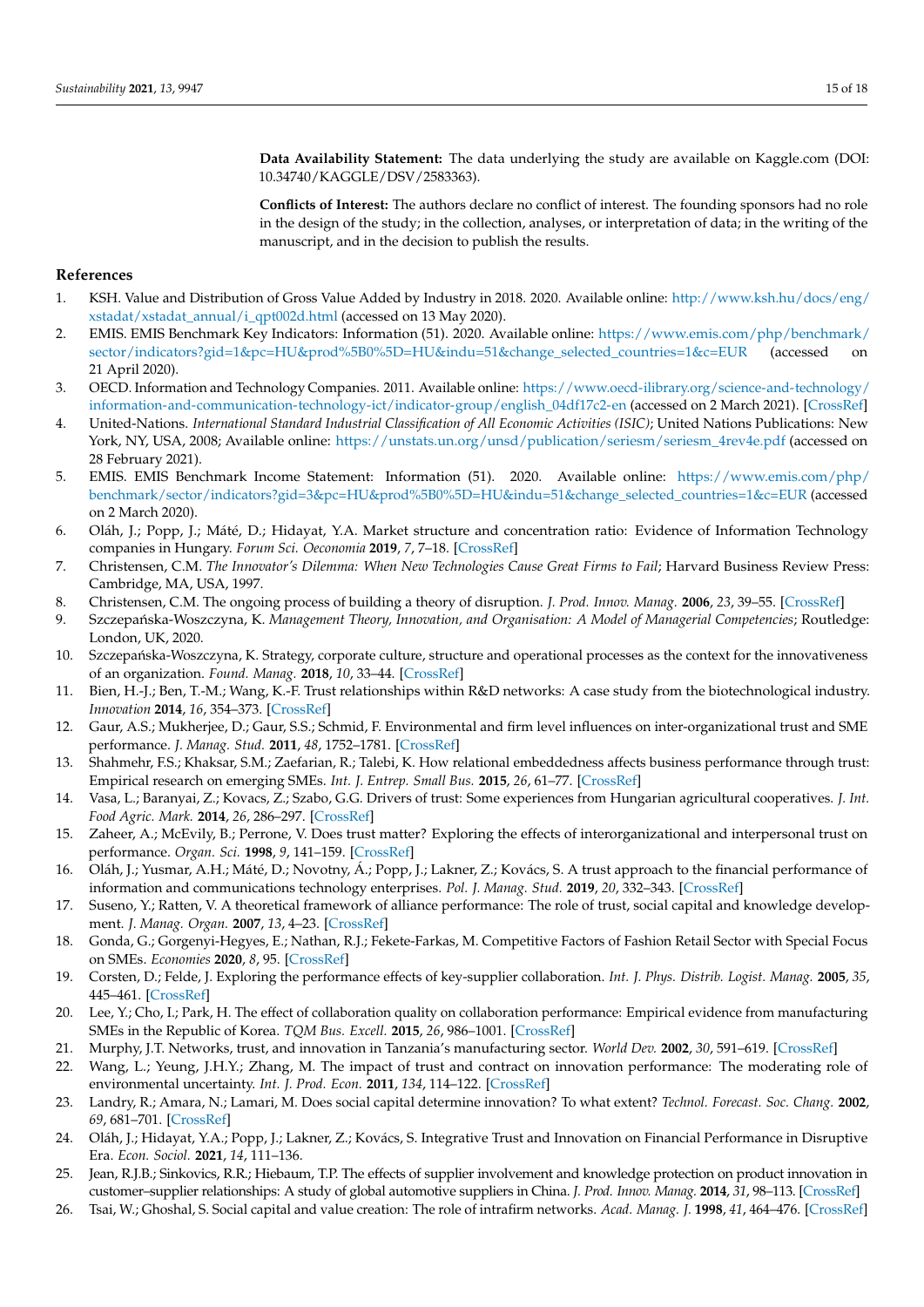- <span id="page-15-0"></span>27. Chao, Y.-C. Decision-making biases in the alliance life cycle: Implications for alliance failure. *Manag. Decis.* **2011**, *49*, 350–364. [\[CrossRef\]](http://doi.org/10.1108/00251741111120743)
- <span id="page-15-1"></span>28. Kliestikova, J.; Kovacova, M. Motion to innovation: Brand value sources have (not) changed over time. In Proceedings of the Innovative Economic Symposium 2017 (IES2017): Strategic Partnership in International Trade, Ceske Budejovice, Czech Republic, 19 October 2017; EDP Sciences: Ulis, France, 2017; Volume 39. [\[CrossRef\]](http://doi.org/10.1051/shsconf/20173901010)
- <span id="page-15-2"></span>29. Vaccaro, A.; Parente, R.; Veloso, F.M. Knowledge management tools, inter-organizational relationships, innovation and firm performance. *Technol. Forecast. Soc. Chang.* **2010**, *77*, 1076–1089. [\[CrossRef\]](http://doi.org/10.1016/j.techfore.2010.02.006)
- <span id="page-15-3"></span>30. Molina-Morales, F.X.; Martínez-Fernández, M.T.; Torlo, V.J. The dark side of trust: The benefits, costs and optimal levels of trust for innovation performance. *Long Range Plan.* **2011**, *44*, 118–133. [\[CrossRef\]](http://doi.org/10.1016/j.lrp.2011.01.001)
- <span id="page-15-4"></span>31. Putnam, R.D. Tuning in, tuning out: The strange disappearance of social capital in America. *PS Political Sci. Politics* **1995**, *28*, 664–683. [\[CrossRef\]](http://doi.org/10.1017/S1049096500058856)
- <span id="page-15-5"></span>32. Fulkerson, G.M.; Thompson, G.H. The evolution of a contested concept: A meta-analysis of social capital definitions and trends (1988–2006). *Sociol. Inq.* **2008**, *78*, 536–557. [\[CrossRef\]](http://doi.org/10.1111/j.1475-682X.2008.00260.x)
- <span id="page-15-6"></span>33. Lazányi, K.; Bilan, Y. Generetion Z on the labour market: Do they trust others within their workplace? *Pol. J. Manag. Stud.* **2017**, *16*, 78–93. [\[CrossRef\]](http://doi.org/10.17512/pjms.2017.16.1.07)
- <span id="page-15-7"></span>34. Lyu, T.; Ji, X. A meta-analysis on the impact of social capital on firm performance in China's transition economy. *Sustainability* **2020**, *12*, 2642. [\[CrossRef\]](http://doi.org/10.3390/su12072642)
- <span id="page-15-8"></span>35. Tsai, Y.H.; Joe, S.W.; Ding, C.G.; Lin, C.P. Modeling technological innovation performance and its determinants: An aspect of buyer–seller social capital. *Technol. Forecast. Soc. Chang.* **2013**, *80*, 1211–1221. [\[CrossRef\]](http://doi.org/10.1016/j.techfore.2012.10.028)
- <span id="page-15-9"></span>36. Pratono, A.H. From social network to firm performance. *Manag. Res. Rev.* **2018**, *41*, 680–700. [\[CrossRef\]](http://doi.org/10.1108/MRR-03-2017-0080)
- <span id="page-15-10"></span>37. Kaasa, A. Determinants of individual-level social capital: Culture and personal values. *J. Int. Stud.* **2019**, *12*, 9–32. [\[CrossRef\]](http://doi.org/10.14254/2071-8330.2019/12-1/1)
- <span id="page-15-11"></span>38. Cepel, M. Social and cultural factors and their impact on the quality of business environment in the SME segment. *Int. J. Entrep. Knowl.* **2019**, *7*, 65–73. [\[CrossRef\]](http://doi.org/10.37335/ijek.v7i1.88)
- <span id="page-15-12"></span>39. Bencsik, A.; Juhasz, T. Impacts of informal knowledge sharing (workplace gossip) on organisational trust. *Econ. Sociol.* **2020**, *13*, 249–270. [\[CrossRef\]](http://doi.org/10.14254/2071-789X.2020/13-1/16)
- <span id="page-15-13"></span>40. Brower, H.H.; Lester, S.W.; Korsgaard, M.A.; Dineen, B.R. A closer look at trust between managers and subordinates: Understanding the effects of both trusting and being trusted on subordinate outcomes. *J. Manag.* **2009**, *35*, 327–347. [\[CrossRef\]](http://doi.org/10.1177/0149206307312511)
- 41. Sako, M. *Price, Quality and Trust: Inter-Firm Relations in Britain and Japan*; Cambridge University Press: Cambridge, UK, 1992.
- <span id="page-15-14"></span>42. Sako, M.; Helper, S. Determinants of trust in supplier relations: Evidence from the automotive industry in Japan and the United States. *J. Econ. Behav. Organ.* **1998**, *34*, 387–417. [\[CrossRef\]](http://doi.org/10.1016/S0167-2681(97)00082-6)
- <span id="page-15-15"></span>43. Castaldo, S.; Premazzi, K.; Zerbini, F. The meaning(s) of trust. A content analysis on the diverse conceptualizations of trust in scholarly research on business relationships. *J. Bus. Ethics* **2010**, *96*, 657–668. [\[CrossRef\]](http://doi.org/10.1007/s10551-010-0491-4)
- <span id="page-15-28"></span>44. La Porta, R.; Lopez-de-Silanes, F.; Shleifer, A.; Vishny, R.W. *Trust in Large Organizations*; National Bureau of Economic Research: Cambridge, MA, USA, 1996.
- <span id="page-15-16"></span>45. Huynh, Q.L. Reputation to the vicious circle of earnings quality and financial performance. *Econ. Sociol.* **2019**, *12*, 361–375. [\[CrossRef\]](http://doi.org/10.14254/2071-789X.2019/12-2/22)
- <span id="page-15-17"></span>46. Woolcock, M.; Narayan, D. Social capital: Implications for development theory, research, and policy. *World Bank Res. Obs.* **2000**, *15*, 225–249. [\[CrossRef\]](http://doi.org/10.1093/wbro/15.2.225)
- <span id="page-15-18"></span>47. Williamson, O.E. Calculativeness, trust, and economic organization. *J. Law Econ.* **1993**, *36*, 453–486. [\[CrossRef\]](http://doi.org/10.1086/467284)
- 48. Dyer, J.H.; Singh, H. The relational view: Cooperative strategy and sources of interorganizational competitive advantage. *Acad. Manag. Rev.* **1998**, *23*, 660–679. [\[CrossRef\]](http://doi.org/10.5465/amr.1998.1255632)
- <span id="page-15-19"></span>49. Baranyai, Z.; Gyuricza, C.; Vasa, L. Moral Hazard Problem and Cooperation Willingness: Some Experiences from Hungary. *Actual Prob. Econ.* **2012**, *138*, 301–310.
- <span id="page-15-20"></span>50. Davis, J.H.; Schoorman, F.D.; Mayer, R.C.; Tan, H.H. The trusted general manager and business unit performance: Empirical evidence of a competitive advantage. *Strateg. Manag. J.* **2000**, *21*, 563–576. [\[CrossRef\]](http://doi.org/10.1002/(SICI)1097-0266(200005)21:5<563::AID-SMJ99>3.0.CO;2-0)
- <span id="page-15-21"></span>51. Majerova, J. Monistic concept of branding has been broken: How to guarantee consistency in brand value management? *Pol. J. Manag. Stud.* **2020**, *22*, 232–246. [\[CrossRef\]](http://doi.org/10.17512/pjms.2020.22.2.16)
- <span id="page-15-22"></span>52. Cygler, J.; Wyka, S. Internal barriers to international R&D cooperation: The case of Polish high tech firms. *Forum Sci. Oeconomia* **2019**, *7*, 25–45. [\[CrossRef\]](http://doi.org/10.23762/FSO_VOL7_NO1_2)
- <span id="page-15-23"></span>53. Laan, A.; Noorderhaven, N.; Voordijk, H.; Dewulf, G. Building trust in construction partnering projects: An exploratory case-study. *J. Purch. Supply Manag.* **2012**, *17*, 98–108. [\[CrossRef\]](http://doi.org/10.1016/j.pursup.2010.11.001)
- <span id="page-15-24"></span>54. Afonasova, M.A.; Panfilova, E.E.; Galichkina, M.A.; Slusarczyk, B. Digitalization in economy and innovation: The effect on social ´ and economic processes. *Pol. J. Manag. Stud.* **2019**, *19*, 22–32. [\[CrossRef\]](http://doi.org/10.17512/pjms.2019.19.2.02)
- 55. Lendel, V.; Hittmar, S.; Sroka, W.; Siantova, E. Identification of The Main Aspects of Innovation Management and the Problems Arising from Their Misunderstanding. *Commun.-Sci. Lett. Univ. Zilina* **2016**, *18*, 42–48.
- <span id="page-15-25"></span>56. Török, Á.; Tóth, J.; Balogh, J.M. Push or Pull? The nature of innovation process in the Hungarian food SMEs. *J. Innov. Knowl.* **2019**, *4*, 234–239. [\[CrossRef\]](http://doi.org/10.1016/j.jik.2018.03.007)
- <span id="page-15-26"></span>57. Muriqi, S.; Fekete-Farkas, M.; Baranyai, Z. Drivers of Cooperation Activity in Kosovo's Agriculture. *Agriculture* **2019**, *9*, 96. [\[CrossRef\]](http://doi.org/10.3390/agriculture9050096)
- <span id="page-15-27"></span>58. Sroka, W.; Cygler, J.; Gajdzik, B. The transfer of knowledge in intra-organizational networks: A case study analysis. *Organizacija* **2014**, *47*, 24–34. [\[CrossRef\]](http://doi.org/10.2478/orga-2014-0003)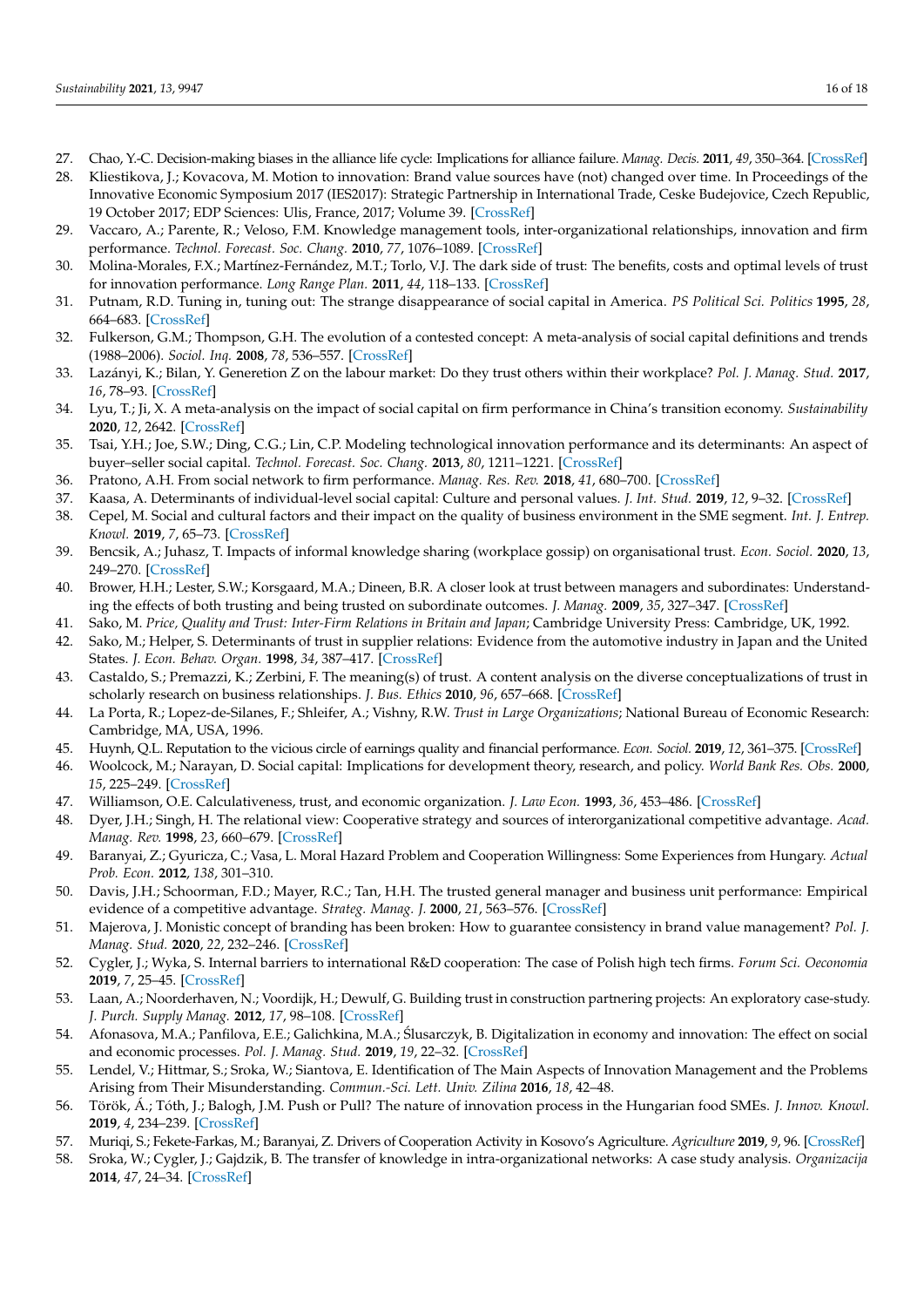- <span id="page-16-0"></span>59. Maurer, I. How to build trust in inter-organizational projects: The impact of project staffing and project rewards on the formation of trust, knowledge acquisition and product innovation. *Int. J. Proj. Manag.* **2010**, *28*, 629–637. [\[CrossRef\]](http://doi.org/10.1016/j.ijproman.2009.11.006)
- <span id="page-16-12"></span>60. Sankowska, A. Relationships between organizational trust, knowledge transfer, knowledge creation, and firm's innovativeness. *Learn. Organ.* **2013**, *20*, 85–100. [\[CrossRef\]](http://doi.org/10.1108/09696471311288546)
- <span id="page-16-1"></span>61. Tóth, J.; Rizzo, G. Search strategies in innovation networks: The case of the Hungarian food industry. *Sustainability* **2020**, *12*, 1752. [\[CrossRef\]](http://doi.org/10.3390/su12051752)
- <span id="page-16-2"></span>62. Žufan, J.; Civelek, M.; Hamarneh, I.; Kmeco, L'. The impacts of firm characteristics on social media usage of SMEs: Evidence from the Czech Republic. *Int. J. Entrep. Knowl.* **2020**, *8*, 102–113. [\[CrossRef\]](http://doi.org/10.37335/ijek.v8i1.111)
- <span id="page-16-3"></span>63. Venkatraman, N.; Ramanujam, V. Measurement of business performance in strategy research: A comparison of approaches. *Acad. Manag. Rev.* **1986**, *11*, 801–814. [\[CrossRef\]](http://doi.org/10.5465/amr.1986.4283976)
- <span id="page-16-4"></span>64. Stam, W.; Arzlanian, S.; Elfring, T. Social capital of entrepreneurs and small firm performance: A meta-analysis of contextual and methodological moderators. *J. Bus. Vent.* **2014**, *29*, 152–173. [\[CrossRef\]](http://doi.org/10.1016/j.jbusvent.2013.01.002)
- <span id="page-16-5"></span>65. Khan, K.A.; Çera, G.; Nétek, V. Perception of the selected business environment aspects by service firms. *J. Tour. Serv.* **2019**, *10*, 111–127. [\[CrossRef\]](http://doi.org/10.29036/jots.v10i19.115)
- <span id="page-16-6"></span>66. Bilan, Y.; Mishchuk, H.; Roshchyk, I.; Joshi, O. Hiring and retaining skilled employees in SMEs: Problems in human resource practices and links with organizational success. *Bus. Theory Pract.* **2020**, *21*, 780–791. [\[CrossRef\]](http://doi.org/10.3846/btp.2020.12750)
- <span id="page-16-7"></span>67. Shkodra, J. Financial performance of microfinance institutions in Kosovo. *J. Int. Stud.* **2019**, *12*, 31–37. [\[CrossRef\]](http://doi.org/10.14254/2071-8330.2019/12-3/3)
- <span id="page-16-8"></span>68. Martin, J.D.; Keown, A.J.; Petty, J.W. *Foundations of Finance*; Pearson Education Inc.: Upper Saddle River, NJ, USA, 2016; pp. 106–128. ISBN 978-0-13-299487-3.
- <span id="page-16-9"></span>69. EMIS. Hungary ICT Sector2017/2018: An EMIS Insights Industry Report. 2018. Available online: [https://www.emis.com/php/](https://www.emis.com/php/store/reports/HU/Hungary_ICT_Sector_Report_20172018_en_599331364.html) [store/reports/HU/Hungary\\_ICT\\_Sector\\_Report\\_20172018\\_en\\_599331364.html](https://www.emis.com/php/store/reports/HU/Hungary_ICT_Sector_Report_20172018_en_599331364.html) (accessed on 23 November 2018).
- <span id="page-16-10"></span>70. Wei, H.-L.; Wong, C.W.; Lai, K.-H. Linking inter-organizational trust with logistics information integration and partner cooperation under environmental uncertainty. *Int. J. Prod. Econ.* **2012**, *139*, 642–653. [\[CrossRef\]](http://doi.org/10.1016/j.ijpe.2012.05.036)
- <span id="page-16-11"></span>71. Balboni, B.; Marchi, G.; Vignola, M. The moderating effect of trust on formal control mechanisms in international alliances. *Eur. Manag. Rev.* **2018**, *15*, 541–558. [\[CrossRef\]](http://doi.org/10.1111/emre.12150)
- <span id="page-16-13"></span>72. Brigham, E.F.; Houston, J.F. *Fundamentals of Financial Management*, 15th ed.; Cengage Learning Inc.: Boston, MA, USA, 2019; pp. 116–121, ISBN 978-1-337-39525-0.
- <span id="page-16-14"></span>73. Hair, J.F., Jr.; Black, W.C.; Babin, B.J.; Anderson, R.E. *Multivariate Data Analysis*; Cengage Learning: Andover, UK, 2019; p. 152, ISBN 978-1-4737-5654-0.
- <span id="page-16-15"></span>74. Hair, J.F.; Risher, J.J.; Sarstedt, M.; Ringle, C.M. When to use and how to report the results of PLS-SEM. *Eur. Bus. Rev.* **2018**, *31*, 2–24. [\[CrossRef\]](http://doi.org/10.1108/EBR-11-2018-0203)
- <span id="page-16-17"></span>75. Hair, J.F., Jr.; Hult, G.T.M.; Ringle, C.M.; Sarstedt, M. *A Primer on Partial Least Squares Structural Equation Modeling (PLS-SEM)*; Sage Publications Inc.: Los Angeles, CA, USA, 2017; p. 235. ISBN 9781483377445.
- <span id="page-16-16"></span>76. Ravand, H.; Baghaei, P. Partial least squares structural equation modeling with R. *Pract. Assess. Res. Eval.* **2016**, *21*, 11. [\[CrossRef\]](http://doi.org/10.7275/d2fa-qv48)
- <span id="page-16-18"></span>77. KSH. Annual Structural Indicators by SME Size Class. 2021. Available online: [https://www.ksh.hu/stadat\\_files/gsz/en/gsz001](https://www.ksh.hu/stadat_files/gsz/en/gsz0018.html) [8.html](https://www.ksh.hu/stadat_files/gsz/en/gsz0018.html) (accessed on 20 May 2021).
- <span id="page-16-19"></span>78. Tenenhaus, M.; Vinzi, V.E.; Chatelin, Y.M.; Lauro, C. PLS path modeling. *Comp. Stat. Data Anal.* **2005**, *48*, 159–205. [\[CrossRef\]](http://doi.org/10.1016/j.csda.2004.03.005)
- <span id="page-16-20"></span>79. Henseler, J.; Sarstedt, M. Goodness-of-fit indices for partial least squares path modeling. *Comp. Stat.* **2013**, *28*, 565–580. [\[CrossRef\]](http://doi.org/10.1007/s00180-012-0317-1)
- <span id="page-16-21"></span>80. Sanchez, G.; Trinchera, L.; Russolillo, G. *PLS-PM: Tools for Partial Least Squares Path Modeling (PLS-PM)*; R Package Version 0.4; SAGE Publishing: Thousand Oaks, CA, USA, 2013.
- <span id="page-16-22"></span>81. Fang, E.; Palmatier, R.W.; Scheer, L.K.; Li, N. Trust at different organizational levels. *J. Market.* **2008**, *72*, 80–98. [\[CrossRef\]](http://doi.org/10.1509/jmkg.72.2.80)
- <span id="page-16-23"></span>82. Moeller, K. Intangible and financial performance: Causes and effects. *J. Int. Cap.* **2009**, *10*, 224–245. [\[CrossRef\]](http://doi.org/10.1108/14691930910952632)
- <span id="page-16-24"></span>83. Palmatier, R.W.; Dant, R.P.; Grewal, D.; Evans, K.R. Factors influencing the effectiveness of relationship marketing: A metaanalysis. *J. Mark.* **2006**, *70*, 136–153. [\[CrossRef\]](http://doi.org/10.1509/jmkg.70.4.136)
- <span id="page-16-25"></span>84. Al-Hakim, L.; Lu, W. The role of collaboration and technology diffusion on business performance. *Int. J. Prod. Perform. Manag.* **2017**, *66*, 22–50. [\[CrossRef\]](http://doi.org/10.1108/IJPPM-08-2014-0122)
- <span id="page-16-26"></span>85. Fawcett, S.E.; Jones, S.L.; Fawcett, A.M. Supply chain trust: The catalyst for collaborative innovation. *Bus. Horiz.* **2012**, *55*, 163–178. [\[CrossRef\]](http://doi.org/10.1016/j.bushor.2011.11.004)
- <span id="page-16-27"></span>86. Galford, R.; Drapeau, A.S. The enemies of trust. *Harv. Bus. Rev.* **2003**, *81*, 88–95.
- <span id="page-16-28"></span>87. Allen, M.R.; George, B.A.; Davis, J.H. A model for the role of trust in firm level performance: The case of family businesses. *J. Bus. Res.* **2018**, *84*, 34–45. [\[CrossRef\]](http://doi.org/10.1016/j.jbusres.2017.10.048)
- 88. Dyer, J.H.; Chu, W. The role of trustworthiness in reducing transaction costs and improving performance: Empirical evidence from the United States, Japan, and Korea. *Organ. Sci.* **2003**, *14*, 57–68. [\[CrossRef\]](http://doi.org/10.1287/orsc.14.1.57.12806)
- <span id="page-16-29"></span>89. Iancu, I.A.; Nedelea, A.-M. Consumer confidence from Cluj-Napoca metropolitan area, in the food labeling system. *Amfiteatru Econ.* **2018**, *20*, 116–133. [\[CrossRef\]](http://doi.org/10.24818/EA/2018/47/116)
- <span id="page-16-30"></span>90. Inkpen, A.C.; Tsang, E.W. Social capital, networks, and knowledge transfer. *Acad. Manag. Rev.* **2005**, *30*, 146–165. [\[CrossRef\]](http://doi.org/10.5465/amr.2005.15281445)
- <span id="page-16-31"></span>91. Capon, N.; Farley, J.U.; Lehmann, D.R.; Hulbert, J.M. Profiles of product innovators among large US manufacturers. *Manag. Sci.* **1992**, *38*, 157–169. [\[CrossRef\]](http://doi.org/10.1287/mnsc.38.2.157)